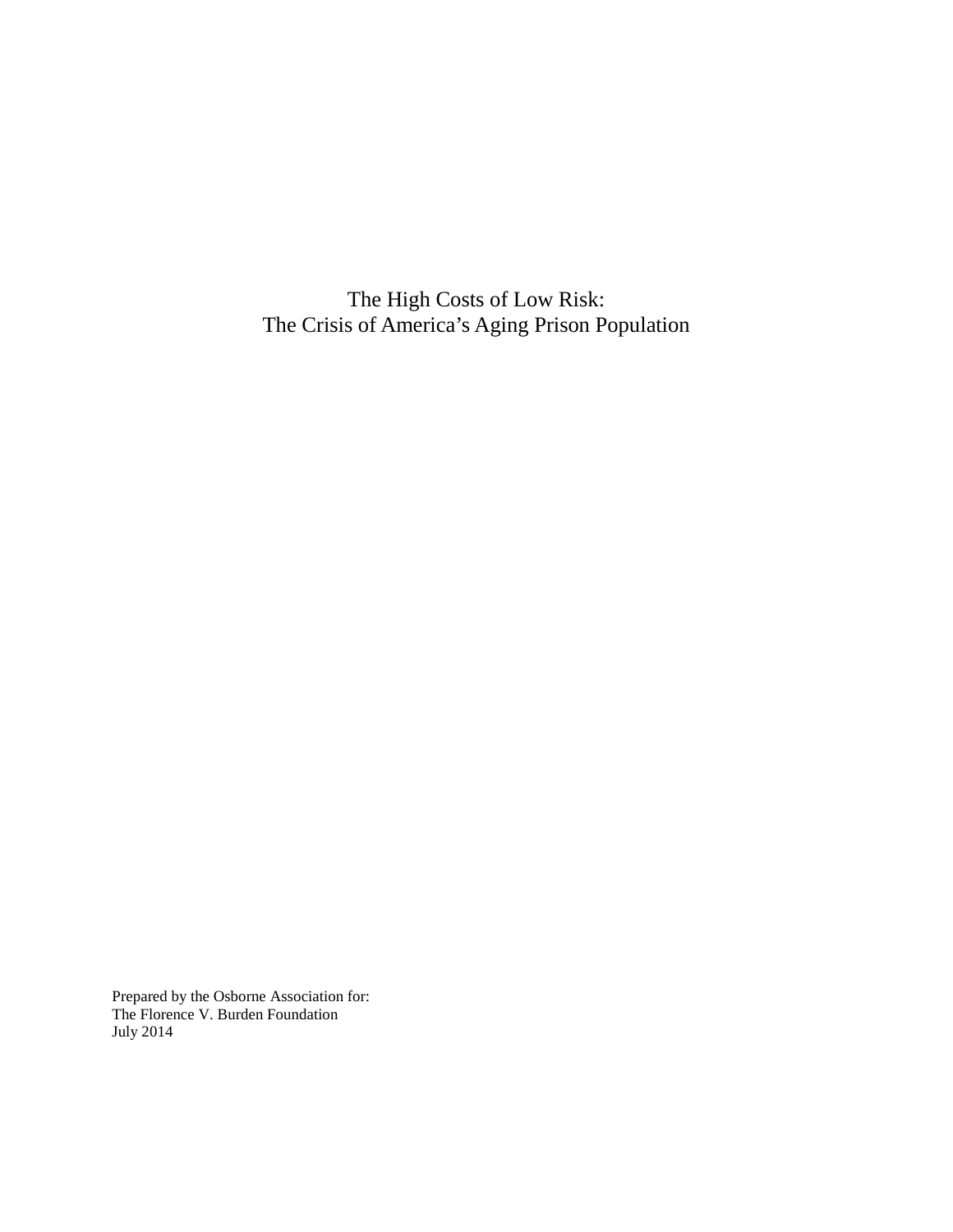#### **Executive Summary**

For the past four decades, we have witnessed the most sustained and widespread imprisonment binge known throughout recorded human history. The facts are all too familiar: the United States has roughly 5 percent of the world's population, yet is responsible for 25 percent of the world's incarcerated population. With an estimated 2.3 million adults in jail or prison and 1 out of every 32 adults under correctional or community supervision, the U.S. surpasses all other countries in sheer numbers and per capita incarceration rates.

The immense costs of incarceration have increasingly framed the conversation around reducing the prison population as a matter of fiscal responsibility and budgetary necessity. This discussion is often centered around reducing the arrest and prosecution of so-called "non-violent drug offenders." But these issues belie a much more pressing human and economic concern: the aging prison population, whose costs for incarceration and care will soon prove unsustainable if meaningful action is not taken. And though prison is expensive, cost is far from the only justification to move away from our reliance on incarceration, as the continued long-term incarceration of aging citizens has serious moral, ethical, public health, and public safety implications.

This paper aims to provide a brief contextual framework of the issues affecting elders in prison; to illuminate the ongoing efforts being undertaken to improve conditions within correctional facilities, increase mechanisms for release, and develop robust post-release services specifically targeting the unique needs of the aging population in reentry; and to sketch out preliminary recommendations to serve as a basis for further work to be done throughout several key sectors.

Despite their apparent interrelated interests in the aging prison population, the fields of gerontology, medical and mental health, philanthropy, and corrections have only sporadically interacted around this issue, and never as a unified voice. Thus, a primary objective of this work is to encourage multi-sector dialogue, cross-pollination of ideas, and a shared foundational knowledge that will strengthen the connections among these fields and form a basis for unifying action.

We believe such a partnership will be well equipped to identify and engage in appropriate measures that will immediately impact the aging prison population, while also developing and implementing the necessary socio-structural architecture to effectively address long-term mechanisms of diversion, release, and reentry.

Austerity-driven approaches to shrinking budgets and increasing public discomfort with mass incarceration create an opportunity to seriously address the epidemic of America's graying prison population and to imbue our criminal justice system with values and policies that are humane, cost-effective, and socially responsible.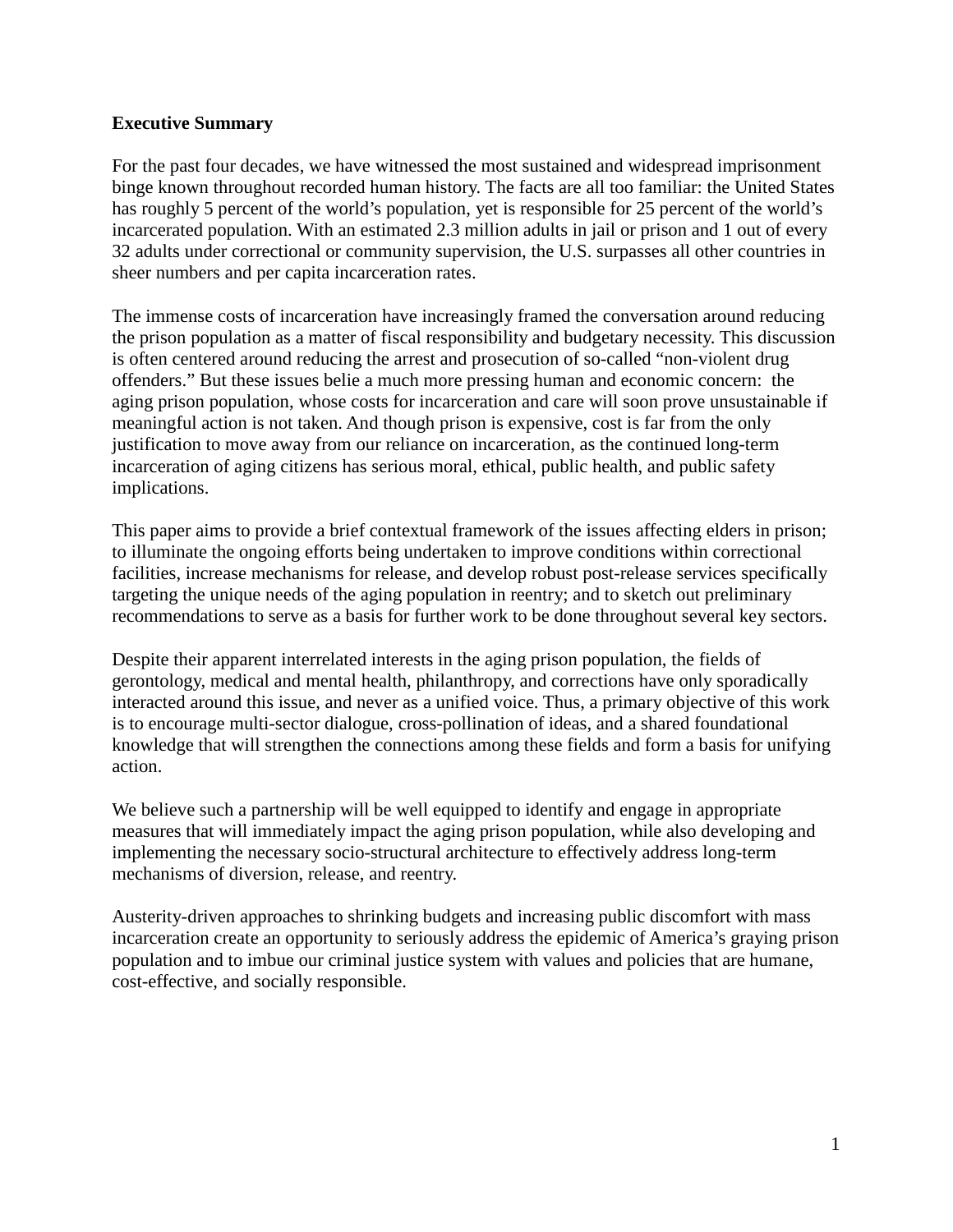## **A Spectre is Haunting America**

The aging prison population represents a national human-made epidemic decades in the making. Although there is no commonly agreed-upon age at which an incarcerated individual is "old" definitions range from 50 to 65—it is clear that regardless of the age metric, the number of people in prison requiring significant age-related medical care has risen and will continue to rise at a substantial rate given existing population trends. From 1995 to 2010, the U.S. prison population aged 55 or older nearly quadrupled. By 2030, this population is projected to account for one-third of all incarcerated people in the U.S., amounting to a staggering 4,400 percent increase over a fifty-year span.<sup>[1](#page-15-0)</sup> Even as crime has drastically declined and the U.S. prison population has begun to shrink, the aging prison population continues to rise at a disproportionate rate: while the overall prison population grew 42 percent from 1995-2010, the aging population increased by [2](#page-15-1)82 percent and shows no signs of slowing down.<sup>2</sup> Today, there are an estimated 246,600 prisoners age 50 or older in the United States and nearly 9,300 aging incarcerated individuals in New York, comprising roughly 17 percent of the state's total prison population.

The scale of this crisis is not limited to a handful of states with exceptionally poor policies, but affects the entire nation: at present, twenty-eight states hold more than 1,000 older prisoners, up from just two states in 1990.<sup>[3](#page-15-2)[4](#page-15-3)</sup> We have now reached what Fordham University Professor Tina Maschi calls a "critical Omega point"<sup>[5](#page-15-4)</sup> in which both the sheer number and the specialized needs of the aging prison population have begun to surpass correctional facilities' capability to provide effective and humane care. This sustained mass incarceration of elders bears major economic, social, ethical, and health implications – and without decisive action, our criminal justice system is at serious risk of collapsing under its own weight.

## *Economic Costs*

Unsurprisingly, the large-scale incarceration of the elderly has proven to be enormously expensive. The United States currently spends over \$16 billion annually on incarceration for individuals aged 50 and older – more than the entire Department of Energy budget or Department of Education funding for school improvements.<sup>[6](#page-15-5)</sup> Existing analyses calculate that, on average, it costs approximately twice as much to incarcerate someone aged 50 and over (\$68,270) than a younger, more able-bodied individual (\$34,135)—and in some cases, may actually cost up to five times more.<sup>[7](#page-15-6)</sup> These runaway costs cannot be attributed to any single factor, but are the expected consequence of current policies imposed upon a population that has significant physical, medical, and holistic needs.

It is much more expensive to provide medical care to aging individuals in prison. Security adds an additional layer of cost, planning, and complexity, as medical procedures that cannot be accomplished on-site require a secure trip to a medical facility under the constant and costly supervision of corrections officers. Once there, it costs approximately \$2,000 per 24 hours to guard individuals receiving medical care outside of prison.<sup>[8](#page-15-7)</sup> In short, the unique needs of the elderly and the commensurate costs for their care are compounded by additional and unavoidable expenses of correctional supervision; it is clear that any long-term use of prisons as makeshift nursing homes is financially unsustainable.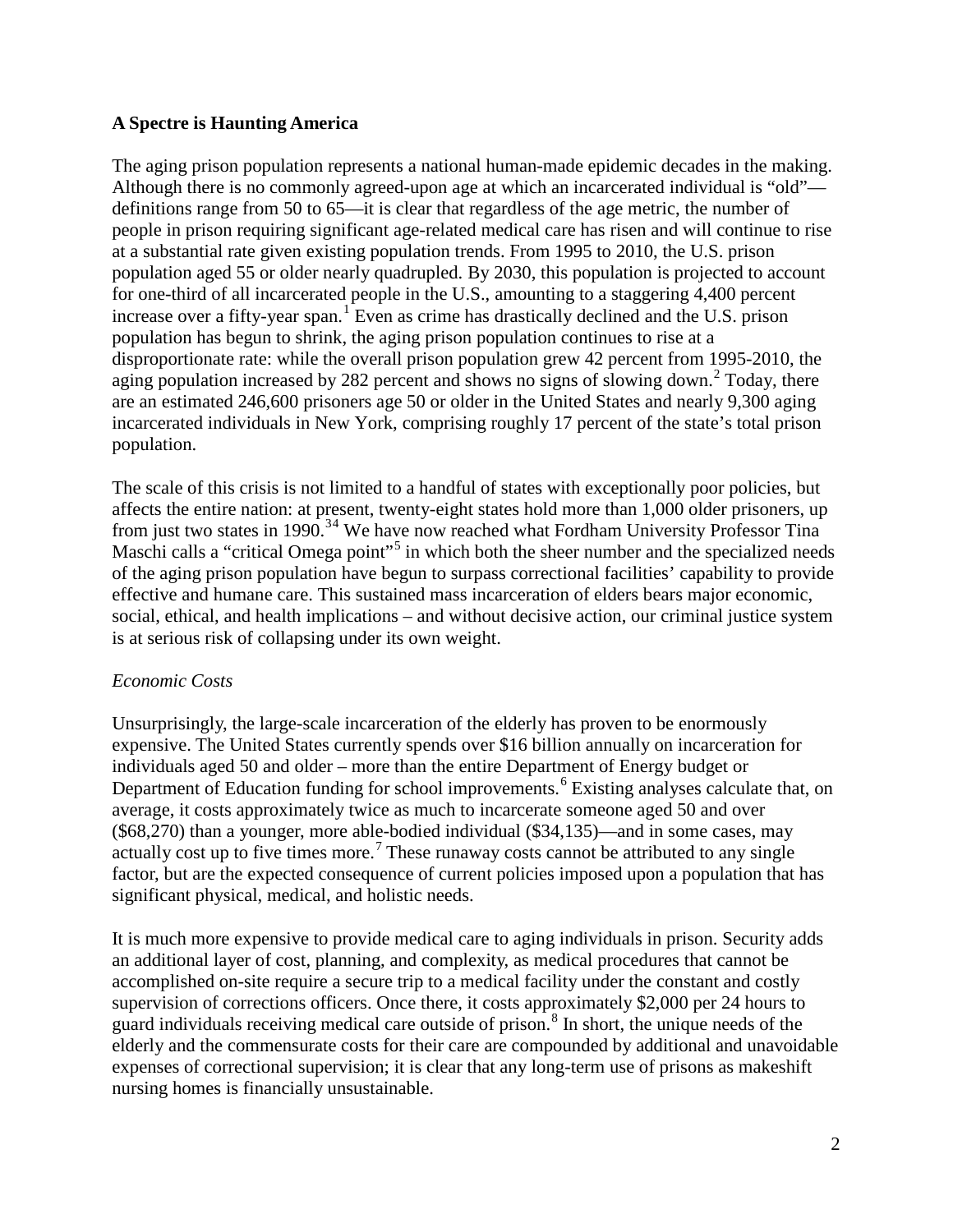#### *Health Impact*

Even if the mounting fiscal crisis could be swiftly addressed, the health implications associated with incarcerating older adults are no less troubling. Compared to their non-incarcerated peers, aging individuals in prison present with an array of serious medical issues that are simultaneously obscured and exacerbated by their incarceration. We must also bear in mind that aging individuals in prison have health issues that correlate with socioeconomic factors. That is, the same demographic groups that are disproportionately arrested and incarcerated—people of color and individuals from lower socioeconomic status—are also more likely to be at risk for poor health *prior to* their incarceration. Thus, the composition of (and relative health status within) today's prison population has quite accurately been called a "distorted reflection of the general population" in that its constituents typically enter prison having had less access to primary care, a greater likelihood of co-morbid factors such as substance abuse, and greater health needs.<sup>[9](#page-15-8)</sup> Within prison, we see a high prevalence of communicable and chronic diseases (including hepatitis, HIV, tuberculosis, arthritis, hypertension, ulcer disease, prostate problems, respiratory illnesses, cardiovascular disease, strokes, Alzheimer's, and cancer) in the older prison population compared with both the general population and overall prison population.<sup>[10](#page-15-9)[11](#page-16-0)[12](#page-16-1)</sup> The elderly in prison also demonstrate a greater risk of injury, victimization, ailing health, and death than their younger counterparts.<sup>13</sup>

While incarcerated Americans are the only citizens with a constitutional right to healthcare, they often do not receive the necessary depth or breadth of care. People in prison are dependent on staff for their medication (staff that typically operate on a limited schedule), are faced with a dearth of dietary choices, and have greater difficulty with self care and disease management practices. Diabetics, for example, are typically prohibited from keeping glucose monitoring devices, insulin, or syringes.

Incarceration not only compounds existing health issues and heightens the risk of further health problems, but—most alarmingly—has a deteriorating effect on the bodies of incarcerated people, causing them to physically age at a much faster rate than the public at large.<sup>[14](#page-16-3)[15](#page-16-4)</sup> This phenomenon of accelerated aging, which can be attributed to the prevalence of environmental stressors coupled with a lack of access to holistic healthcare, means that the body of an incarcerated 50-year-old has a "physiological age" that is 10 to 15 years older.<sup>[16](#page-16-5)17</sup>

Mental health issues are an equally serious concern among this population.<sup>[18](#page-16-7)</sup> One study found that 40 percent of older prisoners had a diagnosis of cognitive impairment, a prevalence rate that far exceeds their peers in the community.<sup>[19](#page-16-8)</sup> Higher rates of depression, anxiety, trauma, and stress have also been found among older incarcerated adults.<sup>[20](#page-16-9) [21](#page-16-10)</sup>Furthermore, the poor physical and mental health of aging prisoners places them at greater risk for dementia and other severely debilitating forms of cognitive impairment.

Unfortunately, mental health diagnoses among aging prisoners remain both underreported and undertreated.  $^{22}$  $^{22}$  $^{22}$  <sup>[23](#page-16-12)</sup> Data from the Bureau of Justice Statistics indicate that roughly 40-60 percent of imprisoned individuals aged 50 and older are reported to have mental health problems, yet only one in three have access to treatment.<sup>24</sup> Early warning signs for the onset of dementia and other mental health diagnoses can be hidden by the rigid routine of prison life. Existing research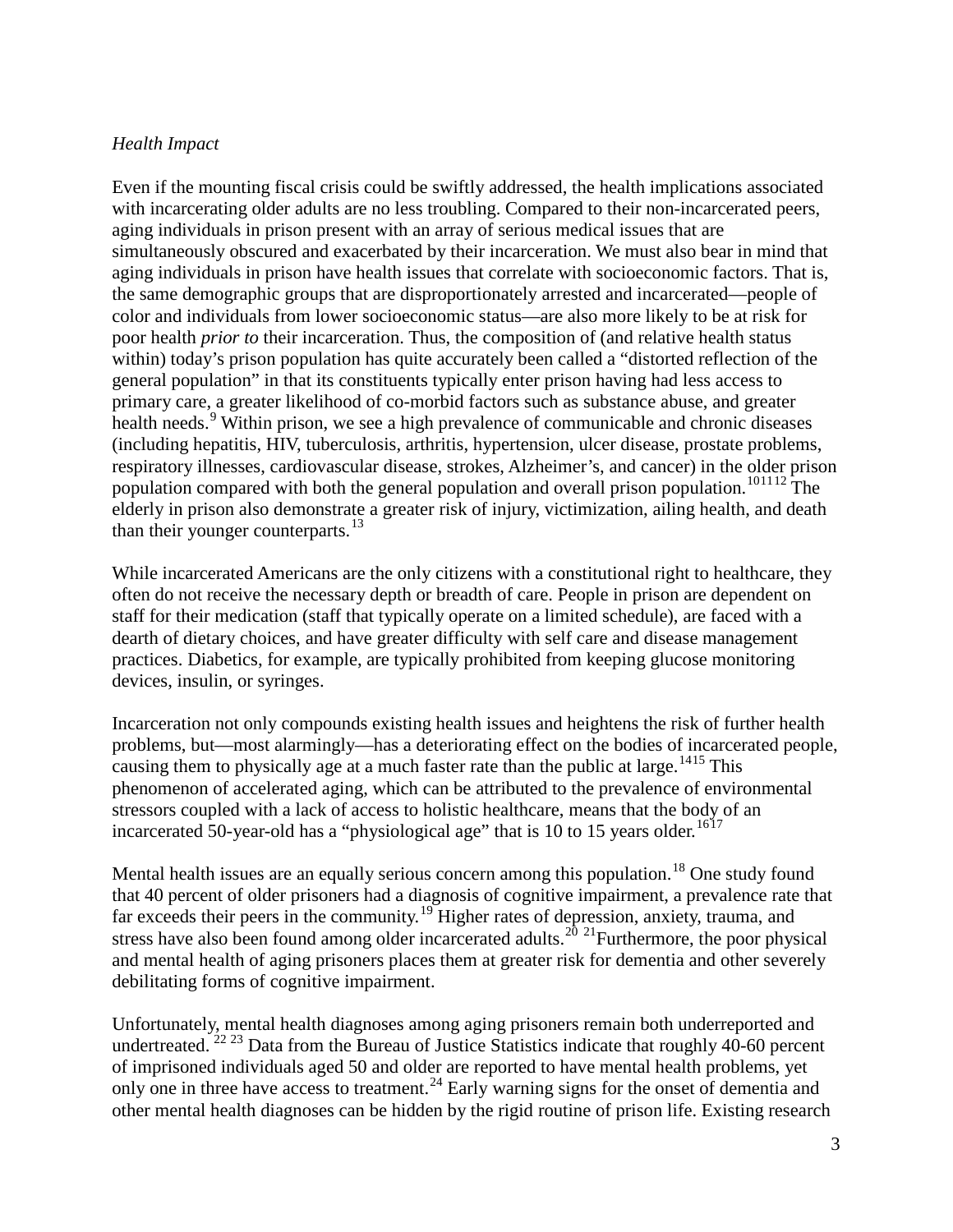shows that corrections officers have reported cognitive impairment in older prisoners at nearly five times the rate as that reported by prison officials, displaying a critical knowledge disparity between levels of bureaucracy that bears potentially serious consequences for aging prisoners who may not receive the care they need.<sup>[25](#page-16-14)</sup> At the same time, cognitive, visual, and aural impairment (for example, failing to hear the orders of a correctional officer) can lead to behaviors mistaken for disobedience or aggression and subject to institutional punishment, further compromising the well-being of those most in need of care.<sup>[26](#page-16-15)</sup> Older adults with dementia and other mental health diagnoses are subjected to victimization and bullying from younger prisoners and can be subject to additional disciplinary action if their self-defense mechanisms turn violent.<sup>[27](#page-16-16)28</sup> Individuals with profound dementia are sometimes incapable of understanding that they are incarcerated (let alone understanding *why* they are there or whether they are remorseful) and must be reminded of their crime prior to a parole hearing.<sup>[29](#page-16-18)</sup> So while prisons in the United States were expressly designed around the concept of penitence—that is, creating conditions for contemplation, remorse, and rehabilitation—the typical environment and policies of contemporary correctional institutions effectively ensure that very few older adults will leave prison in a better mental and physical state than when they entered.

#### *Strain on Correctional Systems*

Given the overwhelming prevalence of serious chronic medical problems among the aging prison population, correctional resources will be increasingly strained by the weight of such staggering need. If the current trend in the aging population continues, correctional systems will soon find themselves in unsustainable financial territory, resulting in cost-cutting measures that lead to overcrowding and compromise their ability to provide sufficient health care, as has been welldocumented in California's prisons.[30](#page-16-19) To be clear, the majority of correctional facilities strive to provide humane and appropriate care. That aging prisoners do not always have their needs met may not be borne of malicious intent, but it is nonetheless indicative of the systemic shortcomings woven into the fabric of correctional structures. Prisons were simply not *designed* to be long-term care facilities, as there are architectural limitations that pose significant problems to the aging population: stairs, narrow doorways, wheelchair inaccessibility, and the lack of handrails are just a few ways in which prisons are structurally unequipped to deal with the needs of this population. Cafeterias, medical units, and other necessary facilities may be spread far apart within a prison, making daily life difficult for individuals with mobility impairment. Aging individuals may also require additional time to eat meals or struggle getting to and from their bed, especially on a top bunk. Geriatric incontinence and other physiological difficulties unique to old age can be extremely difficult to handle with dignity in an environment lacking privacy, leading to harassment and feelings of shame, isolation, and depression.<sup>[31](#page-16-20)</sup> The possibility of adequately retrofitting prisons or constructing new age-appropriate facilities is, once again, restricted by budget limitations. When prisons cannot adequately make concessions to address these needs, it is the aging prisoners themselves who suffer.

#### *Social Costs and Public Safety*

While the most palpable consequences of incarceration affect the individual at the psychophysical (body and mind) level, they also ripple outward to affect individuals, families, communities, and social structures in ways that are less immediately tangible. Rampant incarceration gives rise to disrupted, fragmented communities, and the continued imprisonment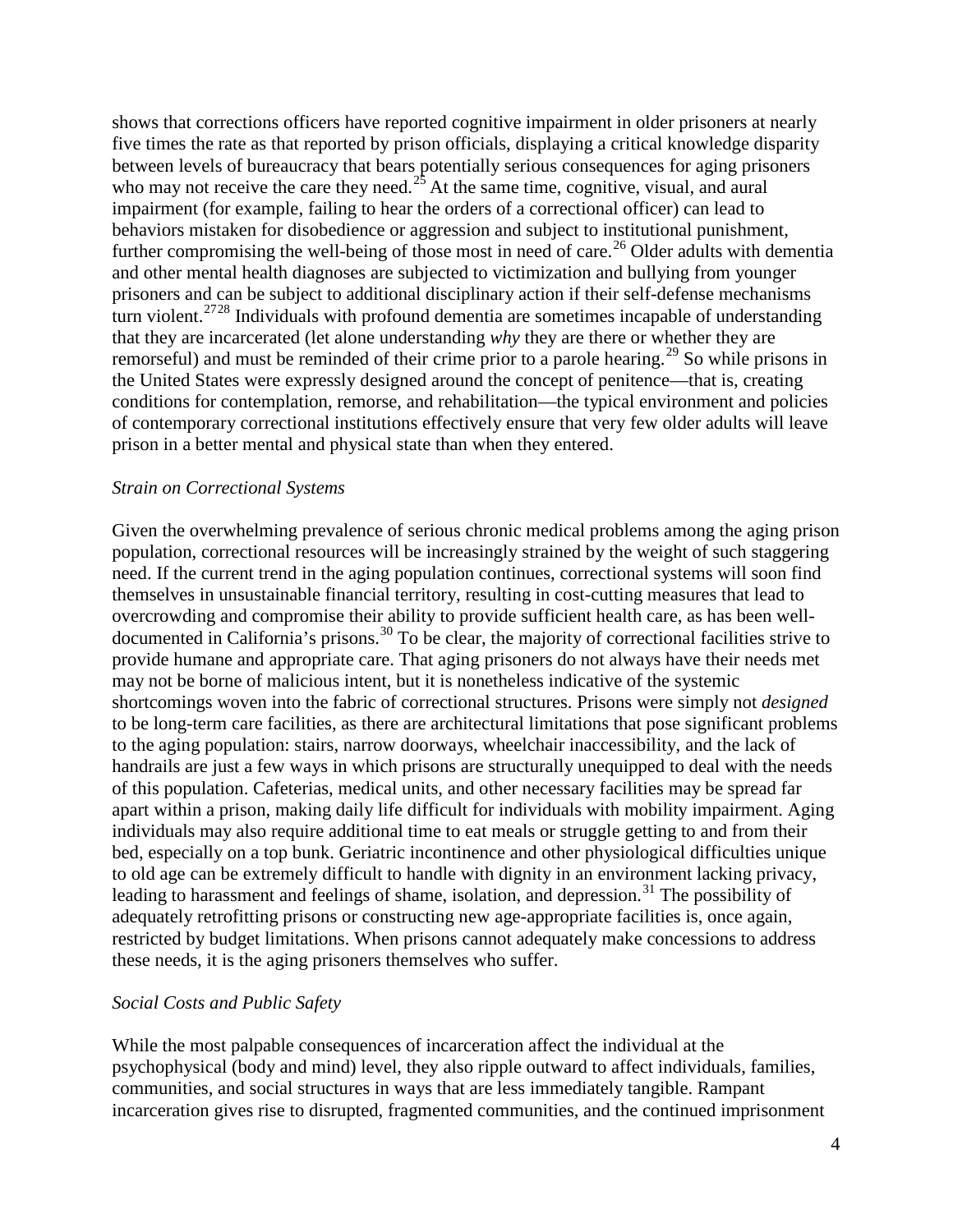of elders (who are often parents or grandparents) bears a significant intergenerational impact on children and families not easily quantifiable. There is also a clear loss of economic productivity and family stability that stems from incarceration: approximately two in three imprisoned men were the main earners for the households prior to their incarceration and are likely to have difficulty securing employment upon release due to their criminal history. Those who *are* able to find work will find their annual earnings reduced by an average of 40 percent as a result of their having served time. $32$ 

The stated objectives of incarceration would suggest that correctional spending should be allocated among demographics in proportion to their public safety risk and potential for behavioral change. The majority of existing research suggests that length of time served has no clear relationship to recidivism rates<sup>[33](#page-16-22)</sup>—rather, it is *age* that serves as an accurate predictor of recidivism. Despite the staggering costs of incarcerating the elderly—which far exceed any other correctional population—aging adults in prison have the *lowest* recidivism rate and pose almost no threat to public safety.<sup>[34](#page-16-23)</sup> Nationwide, 43.3 percent of all released individuals recidivate within three years, while only 7 percent of those aged 50-64 and 4 percent of those over 65 are returned to prison for new convictions—the lowest rates among all incarcerated demographics.<sup>[35](#page-16-24)</sup> [36](#page-16-25) Similarly, arrest rates among older adults decline to a mere 2 percent by age 50 and are close to zero percent by age  $65.^{37}$  $65.^{37}$  $65.^{37}$ 

#### *The Roots of the Crisis*

Far from an inexplicable anomaly, the soaring aging prison population is the logical consequence of longstanding rigid sentencing laws and release policies. Mandatory minimums imposed by the Rockefeller drug laws and the ensuing "tough on crime" culture that permeated the 1980s have had disastrous consequences for the social fabric of America. While some aging individuals are so-called "nonviolent drug offenders" sentenced under the Rockefeller drug laws, many of the elders who have spent decades in prison were incarcerated for violent offenses bearing lengthy sentences. Regardless, the effects of stringent mandatory minimum and three strikes laws on the front end of the criminal justice continuum are further compounded by limited parole opportunities, underuse of compassionate early release, and truth-in-sentencing laws. This overall increase in sentencing length combined with decreasing rates of release on discretionary parole has created a bottleneck in the criminal justice system, leading to a far greater number of people serving longer, less flexible prison sentences, with little national consensus on how best to address overcrowded facilities and accumulating costs.

What we are left with, then, is a system that continues to funnel large numbers of people into a traumatic prison environment against the evidence that alternative sanctions are more successful in reducing crime and recidivism. By locking individuals into lengthy mandatory sentences with limited avenues for earlier release, we all but ensure that they will grow old in prison. As a result, we are forced to spend billions on incarcerating the aging, elderly, incapacitated, immobile, and infirm in spite of their mounting physical, mental, and social needs and minimal risk to public safety.

Our current national trajectory is economically infeasible and morally untenable: we must consider alternatives that will curb exorbitant economic costs, improve healthcare access and quality, mitigate elder trauma and abuse, and reestablish a precedent for a more humane justice,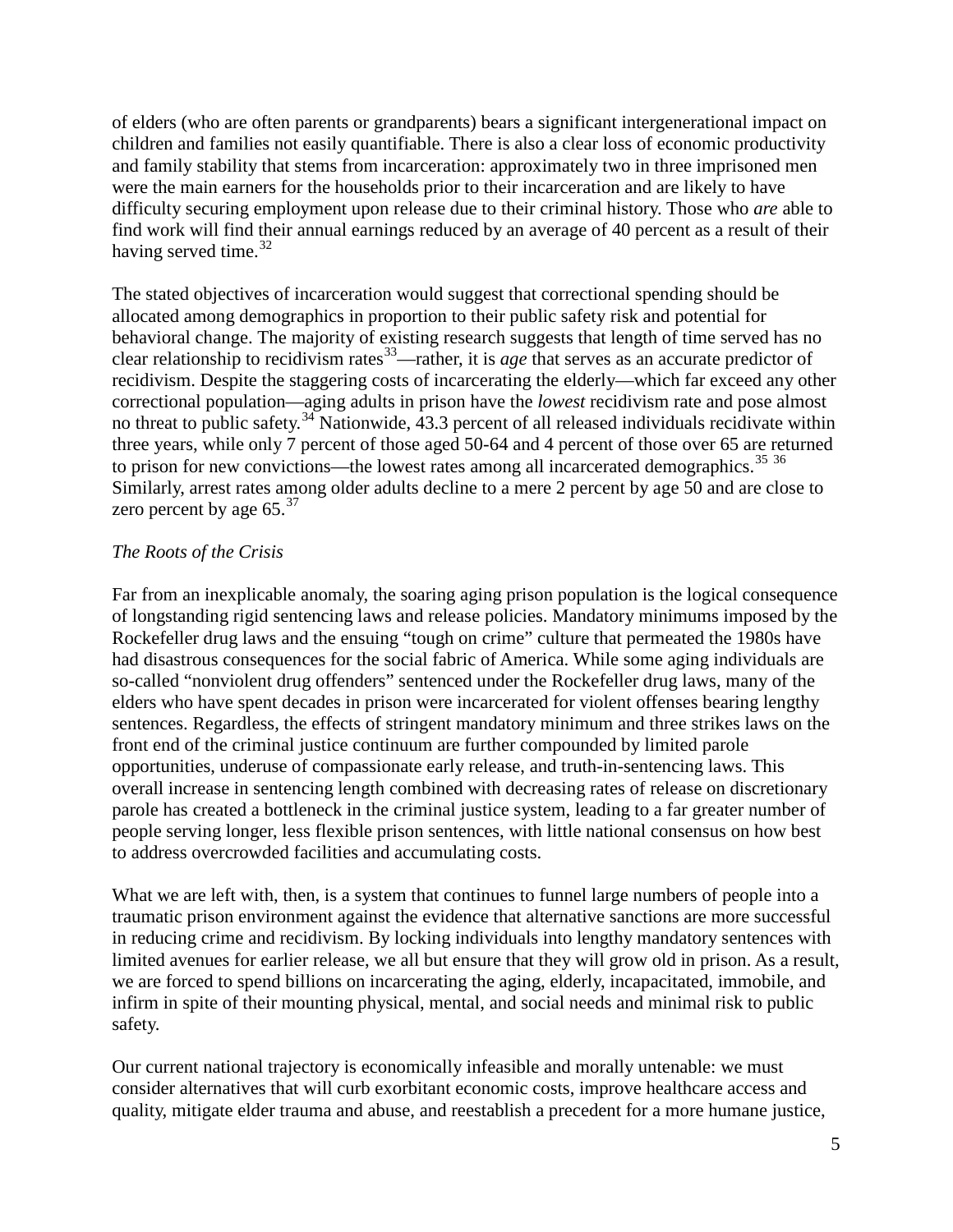sensitive to the unique needs of aging prisoners. Fortunately, there are a growing number of programs and organizations that seek to 1) improve conditions for older adults inside correctional facilities; 2) advocate for the increased release of suitable low-risk aging individuals; and 3) connect these individuals to quality community programming upon their release. The following section examines these emerging models so as to provide a road map for further successes, beginning with the work being done within prison walls.

#### **From the Inside Out: Meeting the Needs of the Aging within Prisons**

As of 2007, less than 5 percent of state correctional institutions in the U.S. provided any form of geriatric-specific services, and there are currently few evidence-based models targeting aging individuals within correctional facilities. [38](#page-16-27) This dearth of quality programming can be attributed not only to a lack of funding but a lack of institutional understanding of the needs of older adults in prison. Nonetheless, there is valuable work being undertaken throughout the country to address the myriad issues impacting the aging prison population. Selections from the field are summarized below.

- **Ohio's Hocking Correctional Facility**, in collaboration with the Area Agency on Aging 8, has implemented chronic disease self-management and diabetes self-management programs at the facility. Created at Stanford University, these six-week peer-led programs are grounded in empirical research and have had positive outcomes.<sup>[39](#page-16-28)</sup> Similar programs have also been implemented in New Jersey and Oklahoma.
- **Nevada**'s volunteer-driven **True Grit** program provides a daily structured living program intended to address the physical, mental, spiritual, and emotional needs and well-being of the elderly in prison. Activities and services include physical therapy and recreation, group and individual counseling, therapy dogs, musical groups, choir, theater, a published journal, and craft-making designed to slow the onset of osteoarthritis through fine-touch movements.<sup>[40](#page-17-0)[41](#page-17-1)</sup> An evaluation of True Grit shows that the program has decreased the number of doctor visits and medications used by the elderly while also enhancing levels of social support and well-being.<sup>[42](#page-17-2)</sup>
- **Virginia's Deerfield Correctional Center** provides assisted living services and programming, including peer tutoring, horticulture, and a library that offers assistance for blind and visually impaired individuals.<sup>[43](#page-17-3)</sup>
- Incarcerated individuals at **California's Men's Colony** can become "Gold Coats", individuals trained by the Alzheimer's Association to care for the daily needs of fellow prisoners living with dementia and to recognize and report on changes in their behavior.<sup>44</sup>
- **Angola State Prison**'s hospice program, which trains prison staff and incarcerated volunteers to care for those dying behind prison walls in accordance with national standards for community hospice programs.<sup>[45](#page-17-5)</sup> The prison's partnership with University Hospital Community Hospice in New Orleans allows these services to be provided at no additional cost. Similar hospice services are provided in at least 75 other prisons in 40 states.<sup>[46](#page-17-6)</sup>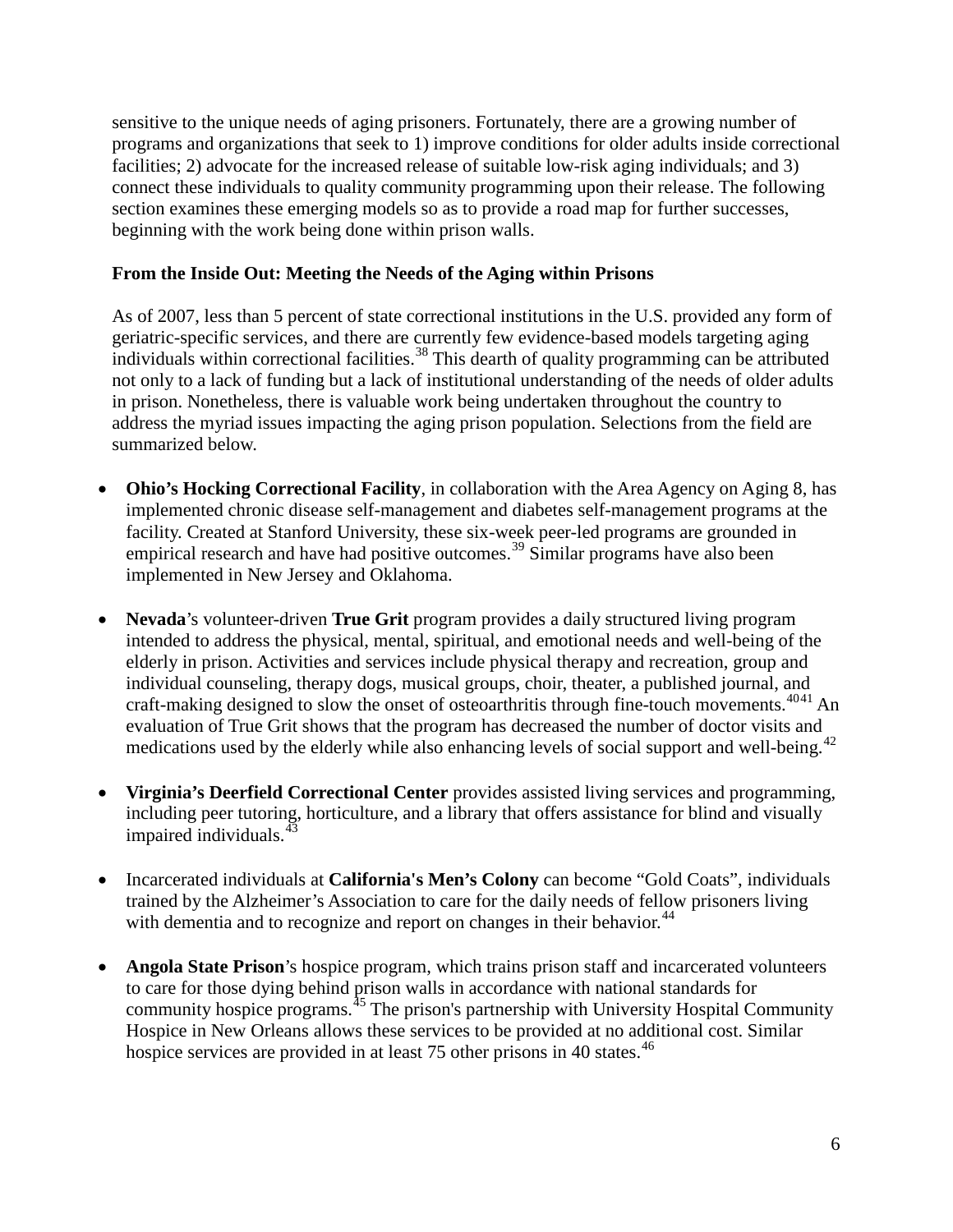• New York's Unit for the Cognitively Impaired, located at **Fishkill Correctional Facility**, utilizes professional caregivers to provide services to incarcerated individuals living with dementia. The average cost per bed in the Regional Medical Unit (RMU) is \$93,000 – more than double the  $$41,000$  per bed in the general prison population.<sup>[47](#page-17-7)</sup>

While this list is far from exhaustive and some programs do not yet live up to their promise, it represents a variety of engaging services that have considerable potential to meet the unique needs of this population and to improve quality of life for elders behind prison walls. What these programs do not address, however, is the possibility of allowing aging men and women to live the remainder of their lives in the community.

#### **The Question of Parole**

Once an individual has received a sentence that will potentially keep him or her incarcerated into old age (or is imposed after someone has reached old age), there are only two possibilities of returning home: parole and compassionate release. Both mechanisms are handled by the same body, the Parole Board, but evaluate different factors. Whereas parole is primarily concerned with the nature of the crime and an individual's behavior and remorse while incarcerated, compassionate release most typically considers the health needs of the incarcerated in the case of terminal illness or severe medical issues. Compassionate release can also be applied—however rarely—in the event of the death or incapacitation of a caregiver providing for a prisoner's family member. While compassionate release laws are on the books federally and in 36 states, they are rarely used. The following excerpt sheds light on a real-life scenario in which the release of an elderly individual was ultimately denied:

*In 2013, an 86-year-old man, having served 40 years for felonies committed in the 1970s—crimes that were serious but caused no deaths—comes before the parole board. He is mostly confined to a wheelchair, suffers from a serious neuromuscular disorder, asthma, high blood pressure, cancer and other ailments. Prison officials call him a reliable peacemaker and protector of the vulnerable. He has a place to live and people to support him, should he be released.*

*The decision? Denied. The reason? The supposed "probability" that he would re-offend and the notion that his release would "undermine respect for the law." Today, he remains behind bars in the medical wing of an upstate prison.*[48](#page-17-8)

In other cases, the effects of dementia become so pronounced that individuals have difficulty remembering why they are incarcerated to begin with even as they appear before the Parole Board.<sup>[49](#page-17-9)</sup> Unfortunately, these situations are all too commonplace in today's criminal justice system. Medical parole requests and compassionate release are seldom granted, though national data on the number of requests and denials is not readily available. This underuse of existing release mechanisms for the aging can be attributed to narrow and exclusionary criteria, political calculation and bureaucratic procedures that stifle wider implementation.<sup>[50](#page-17-10)[51](#page-17-11)[52](#page-17-12)</sup> Eligibility for compassionate release is often limited to those over a certain age or convicted of certain offenses, leaving vast numbers of individuals in the prison population—including those convicted of a violent crime—completely shut out from the possibility of release regardless of their health status or achievements during incarceration. Those eligible are likely to encounter bureaucratic procedures that can slow down the process considerably, to the point of rendering release moot altogether. Of the 2,730 requests for compassionate release in New York State filed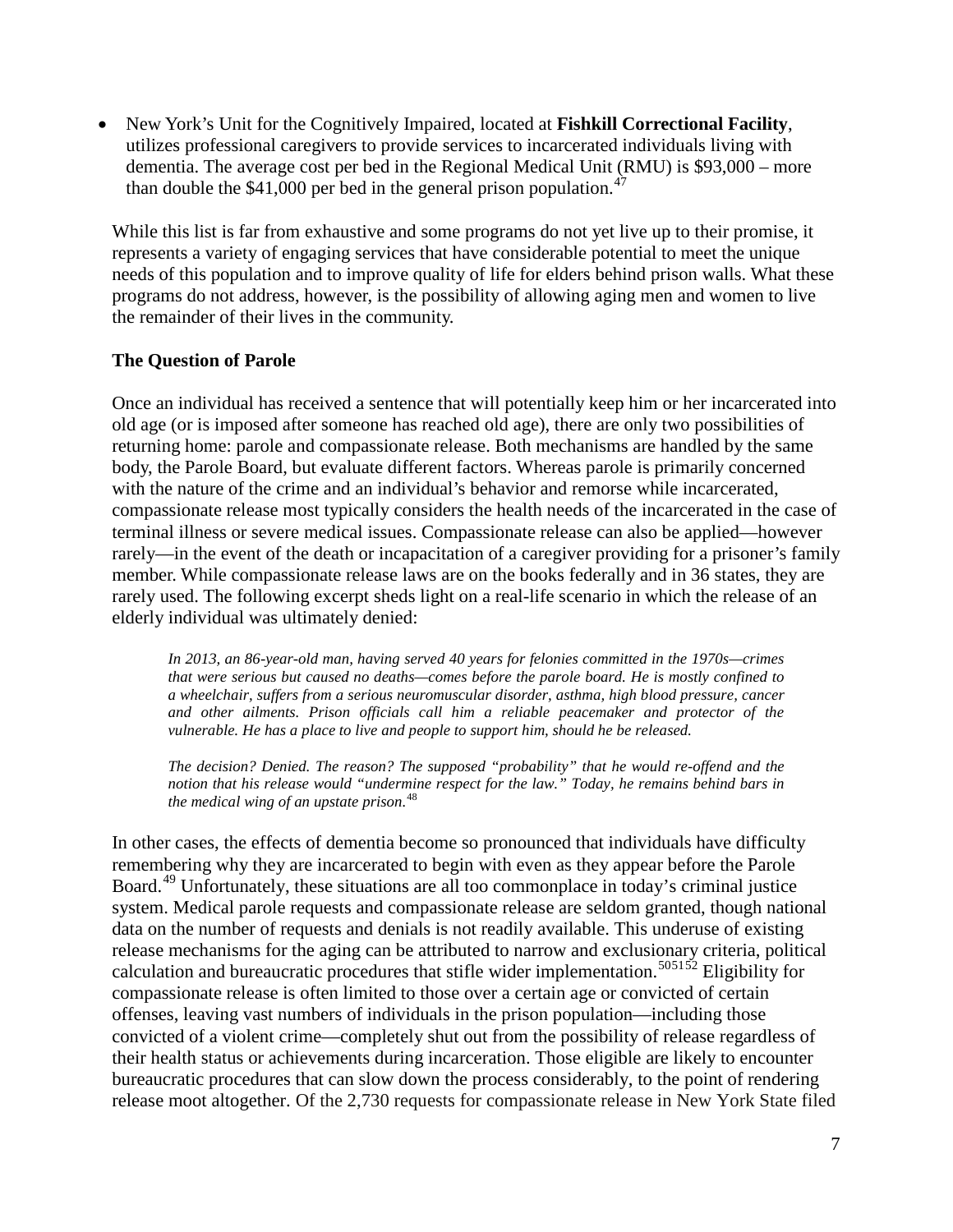from 1992 to April 2012, only 381 were granted release; 950 individuals died prior to release while their applications were pending.<sup>[53](#page-17-13)</sup> In a recent high profile case, Herman Wallace, one of the 'Angola Three' who spent 41 years in solitary confinement following his conviction in the 1972 killing of a prison guard, was released from prison on October 1, 2013 due to his ailing health and advanced liver cancer; he died less than three days later.<sup>[54](#page-17-14)</sup>

Compassionate release notwithstanding, the broader parole apparatus is remarkably nebulous. Members of the Parole Board are not elected but appointed by state governors, and there is no clear system of checks and balances to ensure a fair appraisal of parole applications. Incarcerated individuals may put in tremendous effort to transform their lives by completing programming, earning advanced degrees, and becoming assets to society, only to see their application denied solely on the basis of "the nature of the crime" —the lone factor that can never be changed and speaks only to past circumstances rather than who a person *has become*. Additionally, Parole Boards are understandably sensitive to public perception and acutely aware of the public scrutiny and outrage that can follow the parole of an individual involved in a high profile case. Without transparency and accountability, it becomes much easier to summarily dismiss eligible applicants than to risk the perception of culpability in the event of a new crime post-release. This reluctance, however understandable, ultimately results in the continued incarceration of large numbers of low-risk aging individuals who have transformed their lives, yet remain imprisoned without clear purpose or benefit.

Though these flaws in the parole system can feel insurmountable, efforts are underway to change the parole process, and the charge is being led from the inside out by individuals who have directly experienced and navigated the system. Recognizing that any shift in parole policy is predicated on a deeper cultural change, Mujahid Farid founded the Release of Aging People in Prison (RAPP) campaign in 2011 after serving 33 years in New York State prison. At its core, RAPP aims to mobilize "currently and formerly incarcerated individuals, their families, and other concerned community members in efforts designed to increase parole release rates for aging people in prison who pose no risk to public safety."<sup>55</sup> Working in partnership with a diverse network of individuals, advocates, communities, faith-based groups, and nonprofit organizations across New York, RAPP raises public awareness around the aging prison population and encourages the increased use of release mechanisms for low-risk individuals who have already served much of their sentence. By educating policymakers, correctional officials and the broader public through research and advocacy, RAPP aims to generate the momentum necessary to spark humane parole reform through improved accountability, expanded eligibility and increased utilization of existing release mechanisms. Although focused exclusively on policies and practices within New York State, RAPP represents a grassroots strategy of coalition building that can be replicated across the country.

Others use even more direct measures to address the shortcomings of the parole process. Founded in 1989 at Tulane Law School and now operating in five states, the Project for Older Prisoners (POPS) employs a risk assessment approach to help older incarcerated adults obtain paroles, pardons, and other alternatives to incarceration.<sup>[56](#page-17-16)</sup> Law student volunteers assess recidivism risk among eligible individuals aged 55 or older by conducting interviews to collect data, and then work with those candidates identified as low risk to prepare them for their parole hearing and may advocate the case before the Parole Board. Beyond RAPP and POPS, other organizations such as Families Against Mandatory Minimums and the Sentencing Project are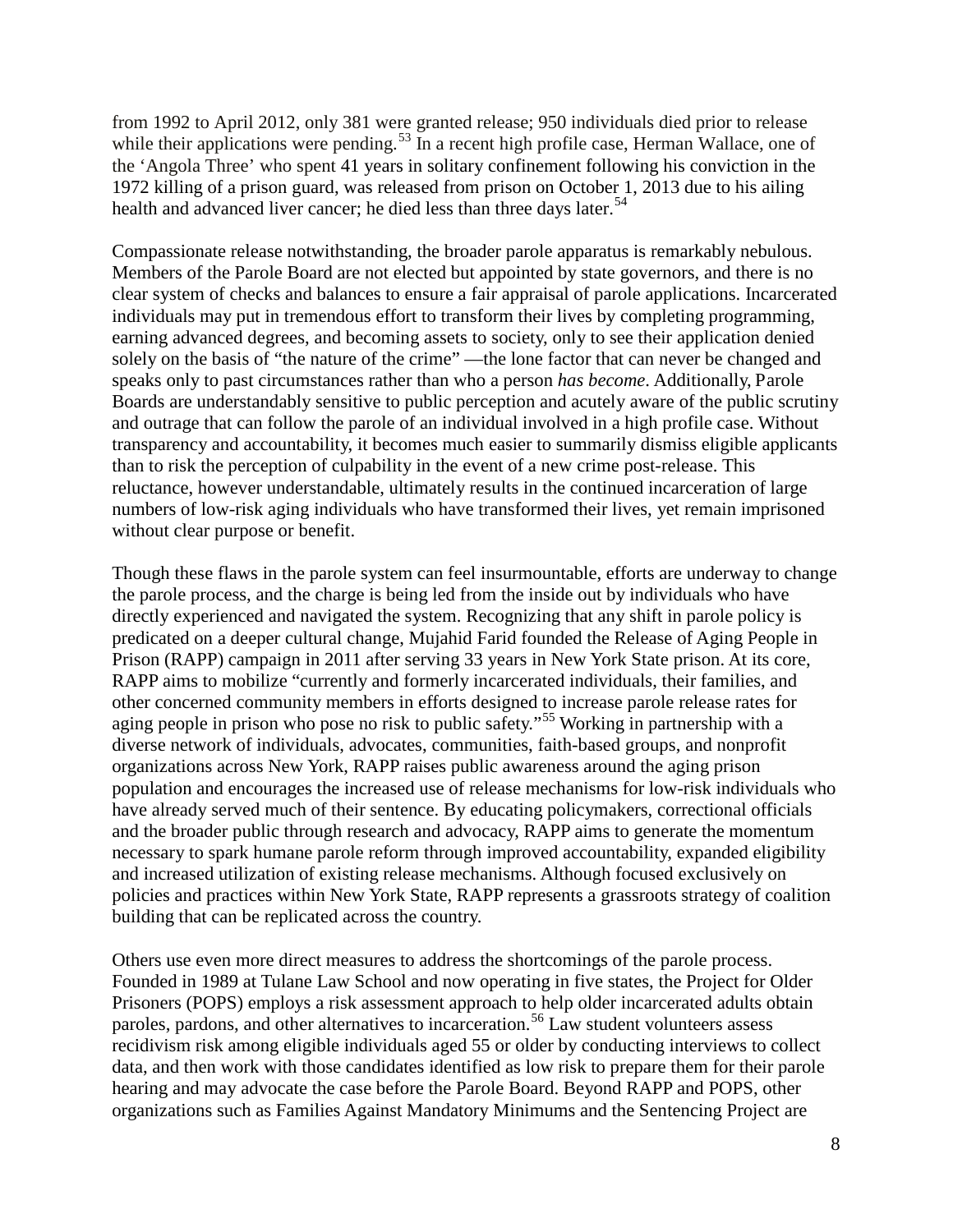engaged in similar issues affecting aging people in prison, although their work is not exclusively focused on this population.

Support for releasing aging prisoners does not only come from academics and advocates: in Michigan, a group of 27 former Department of Corrections officials (including directors, parole board chairs, and wardens) have stepped forward to call for statewide parole reform.<sup>57</sup> Noting how the correctional regard for those serving life sentences has significantly shifted in a way that provides little opportunity for parole-eligible individuals to earn their freedom, the group states that the "current parole process does not encourage the board to get to know individual lifers well" and accordingly calls for a swift, fair and comprehensive of every parole-eligible individual serving a life sentence. "Taxpayers are paying roughly \$200,000 for every decision to continue a lifer's incarceration for another five years," the group's February 2014 letter reads, "and they are often getting virtually no increased safety for their money."

# **The Reentry Experience**

The transition from correctional facility to the community impacts bears tangible effects not only on those elders returning home but on public health more broadly, making it all the more necessary to identify and address the particular needs of this population.<sup>[58](#page-17-18) [59](#page-17-19)</sup> While the reentry experience for aging individuals poses similar challenges as that of any other person returning home from prison, elders face additional obstacles and heightened complexities including greater rates of homelessness, low employment, increased anxiety, fragmented community and family ties, chronic medical conditions, and increased mortality rates.  $60\,61\,62\,63\,64$  $60\,61\,62\,63\,64$  $60\,61\,62\,63\,64$  $60\,61\,62\,63\,64$  $60\,61\,62\,63\,64$  $60\,61\,62\,63\,64$  $60\,61\,62\,63\,64$  $60\,61\,62\,63\,64$  $60\,61\,62\,63\,64$ 

Upon release, returning individuals may not know how to reinstate their benefits and often experience a delay lasting months before their coverage is finally renewed.<sup>[65](#page-17-25)</sup> This can exacerbate existing health conditions and increase the reliance on expensive and inefficient emergency services as a substitute for primary care: a 2008 Urban Institute study found that one-third of returning individuals used emergency services within the first year of release.<sup>66</sup> Additionally, the limited supply of medication provided upon release by state correctional departments is likely to run out prior to scheduling an initial healthcare visit.<sup>[67](#page-17-27)</sup> Older adults with cognitive impairment or mental illness, which comprise a large and underreported segment of this population, are likely to experience even greater difficulty transitioning to the community.

The stigma of incarceration coupled with limited work histories can stifle employment prospects for *any* returning individual, let alone the aging population, when the physical and mental health infirmities of old age can turn even the mundane activities of daily life into significant challenges. Furthermore, benefits such as Social Security and Supplemental Security Income are suspended during incarceration and compensation for work in prison is staggeringly low. As a result, opportunities to build a meaningful financial cushion to help prepare for reentry are all but nonexistent. Many who have been in prison since their young adulthood may not have paid into the Social Security system long enough to be eligible for Social Security or Medicare upon release, and unbelievably, even those who have Medicare are not able to receive care under the program as long as they are under parole supervision.<sup>68</sup>

Social connectedness and community stability pose considerable challenges as well, particularly in terms of securing long-term geriatric-appropriate housing. Aging individuals may no longer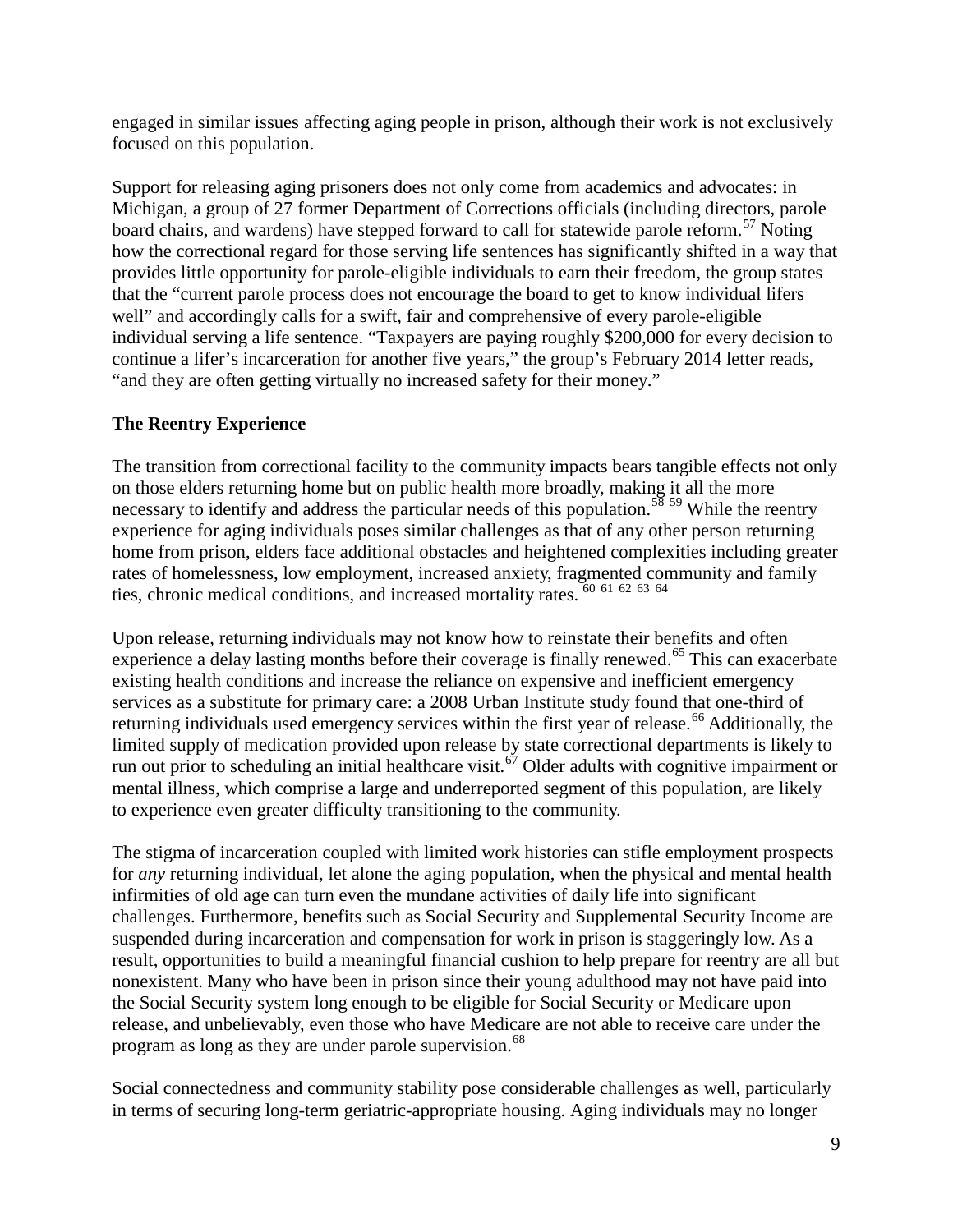have a family or community network to return home to – and even if they do, there is no guarantee that families are equipped or willing to handle the staggering medical expenses and high level of care required for chronic health conditions.<sup>[69](#page-18-1)</sup> Aging individuals with criminal records are often discriminated against or stigmatized by nursing homes and hospice care, leaving them with few options and woefully unmet needs. These issues are best articulated by an aging prisoner facing the prospect of release:

*"[Y]ou have a lot of men over 50 getting ready to go home, with no money. No place to stay. And no one trying to understand this part of the problem. I earn \$15 a month. I go home in 9 months. I have no family to turn to. I don't want to come back to prison, after doing 7 years. I am trying to stay positive.… But the reality is, when I hit the street I am on my own."[70](#page-18-2)*

Such sobering reflection highlights the necessity for meaningful action. But while geriatric models of care within correctional facilities are beginning to garner greater attention, there are few models of care for formerly incarcerated elderly individuals living in the community. Large gaps in knowledge regarding the health and healthcare needs for this population persist,  $\frac{1}{1}$  and the existing evidence has not been effectively communicated to community healthcare providers. Although the current landscape of existing community-based models and services is nascent, there are several viable possibilities worthy of consideration:

- Based in San Francisco, the **Senior Ex-Offender Program** (SEOP) is the first reentry program in the U.S. that exclusively focuses on the aging population. SEOP's wraparound services include transitional housing, case management, pre- and postrelease counseling, transitional support groups, health and mental health services, access to a certified addiction specialist, and useful provisions such as clothing and hygiene products.[72](#page-18-4) Participants engage in services for an average of 3 to 12 months.[73](#page-18-5)
- In addition to robust in-prison services for aging people, Ohio's **Hocking Correctional Facility** has a one-stop pre-release program providing older individuals with ageappropriate information on housing, employment training and job searching skills, selfcare, available benefits and educational opportunities. HCF trains staff in managing the unique issues affecting geriatric populations and strives to ensure that returning individuals have the proper supports and resources available for successful reintegration, including placement in nursing homes when necessary.<sup>[74](#page-18-6)</sup>
- At Colorado's Sterling Correctional Facility, the Long-Term Offender Program (LTOP) was created in 2011 to assist parole-eligible individuals serving long sentences to transition to the community through structured programming grounded in peer support and restorative justice.[75](#page-18-7) While in prison, elders who have demonstrated significant transformation during incarcerated are screened and enrolled in a course designed to acclimate them to the new realities of the outside world, including how to use an ATM, learn computer skills, and find a job.<sup>[76](#page-18-8)</sup> Successful candidates are then released to a halfway house, where they are supported by counselors and meet weekly with their peers to support each other in the reentry process. Thus far, all 32 LTOP participants have found work and housing, with only a single minor misdemeanor incident since the program's inception.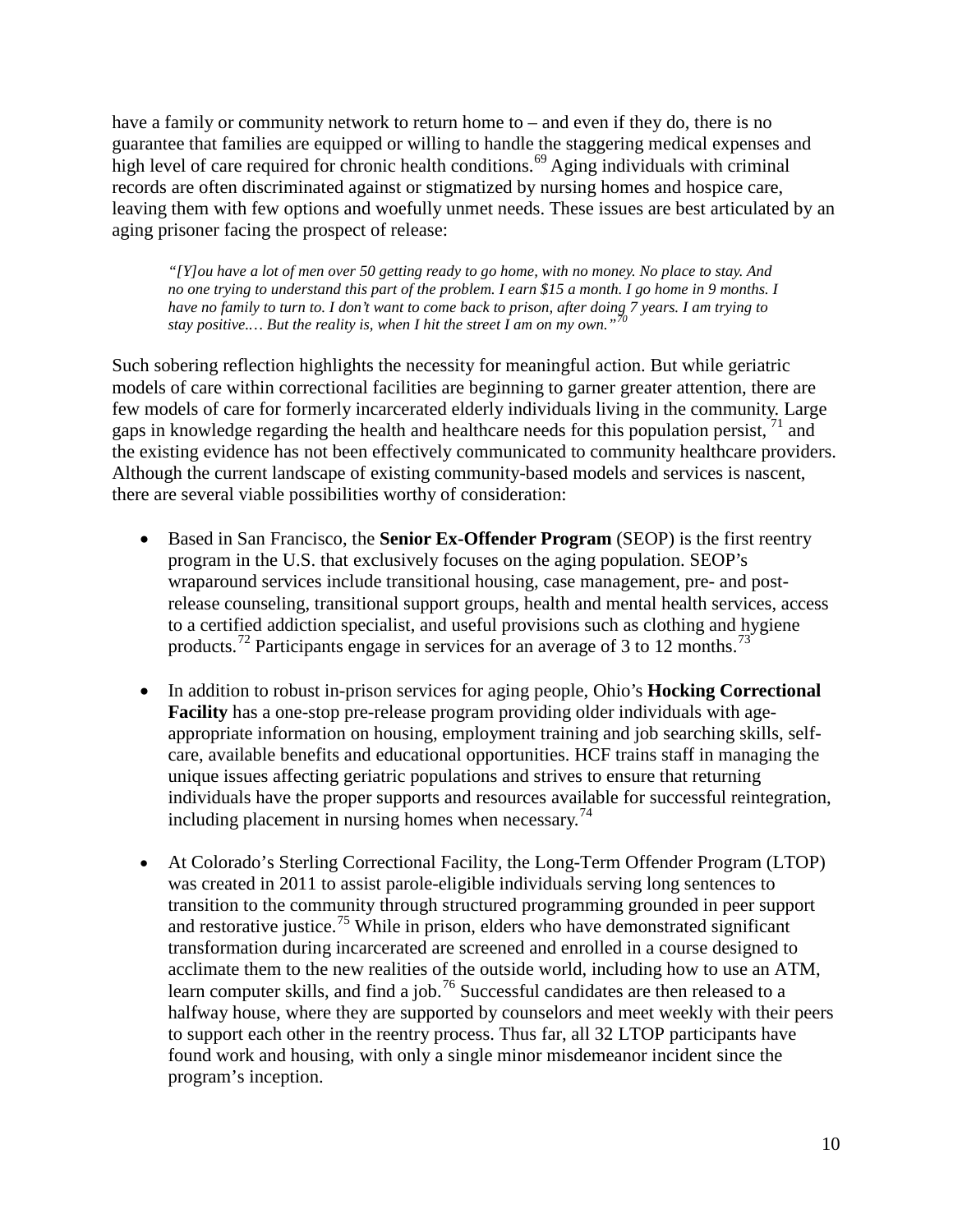- Created in 2009, the **Transitions Clinic** at Montefiore Medical Center in the Bronx provides access to comprehensive primary care, HIV care, mental health treatment, and addiction treatment services for individuals recently released from correctional facilities. The clinic is operated by professional staff who understand the unique circumstances of the reentry process, helping to assuage patient uneasiness and establish a comfortable doctor-patient relationship.
- In Connecticut, some of the aging prison population is transferred to **Rocky Hill Nursing Home**, a privately-run facility. However, the ambiguity of this public-private partnership resulted in lawsuits over whether residents are technically defined as "incarcerated," a status that makes them ineligible for Medicaid or Medicare under existing laws.<sup>[77](#page-18-9)</sup> Ultimately, these elders were designated as "residents" rather than "prisoners", thus transferring the cost of care from corrections to Medicaid.<sup>[78](#page-18-10)</sup>

While State and Federal programming does not expressly target or meet the wide range of needs of this population, many formerly incarcerated aging men and women can benefit from government programs. There are several types of **adult care facilities** in New York State that provide transitional and permanent residential care to adults unable to independently care for themselves due to physical and mental impairment/disability or other age-related limitations.<sup>[79](#page-18-11)[80](#page-18-12)</sup> Aging New Yorkers returning from prison may also qualify for temporary cash assistance benefits such as Safety Net Assistance  $(SNA)$ .<sup>[81](#page-18-13)</sup> Additionally, changes to national healthcare through the Affordable Care Act enable incarcerated people in participating states to reestablish benefits such as Medicaid prior to release to help ensure a more seamless transition home. Furthermore, medical services that cannot be delivered within prisons and require off-site travel are now covered by Medicaid in much of the country.<sup>82</sup> It will, however, take some time to fully realize how the Affordable Care Act affects the criminal justice system.

## **The Work To Be Done**

The issue of aging people in prison can be interpreted through several distinct lenses, whether as a matter of economic urgency, a public health crisis, a violation of human rights, or a reflection of the critical shortcomings of our criminal justice system. Accordingly, any serious and sustainable attempt to resolve this crisis requires a multifaceted approach and cross-disciplinary discussion among practitioners of gerontology, criminal justice, health, and philanthropy. In order to provide a launching point for further dialogue and action, we have identified the following recommendations:

## Within Correctional Facilities

*Protocols, Rules & Regulations* 

- Design and implement geriatric assessment care plans within correctional settings that will evaluate the needs of elders prior to their release and connect them to appropriate community-based service providers
- Define and universalize the age at which an incarcerated person is considered 'aging' and encourage correctional systems to recognize this population as a unique sub-group with specialized needs<sup>[83](#page-18-15)</sup>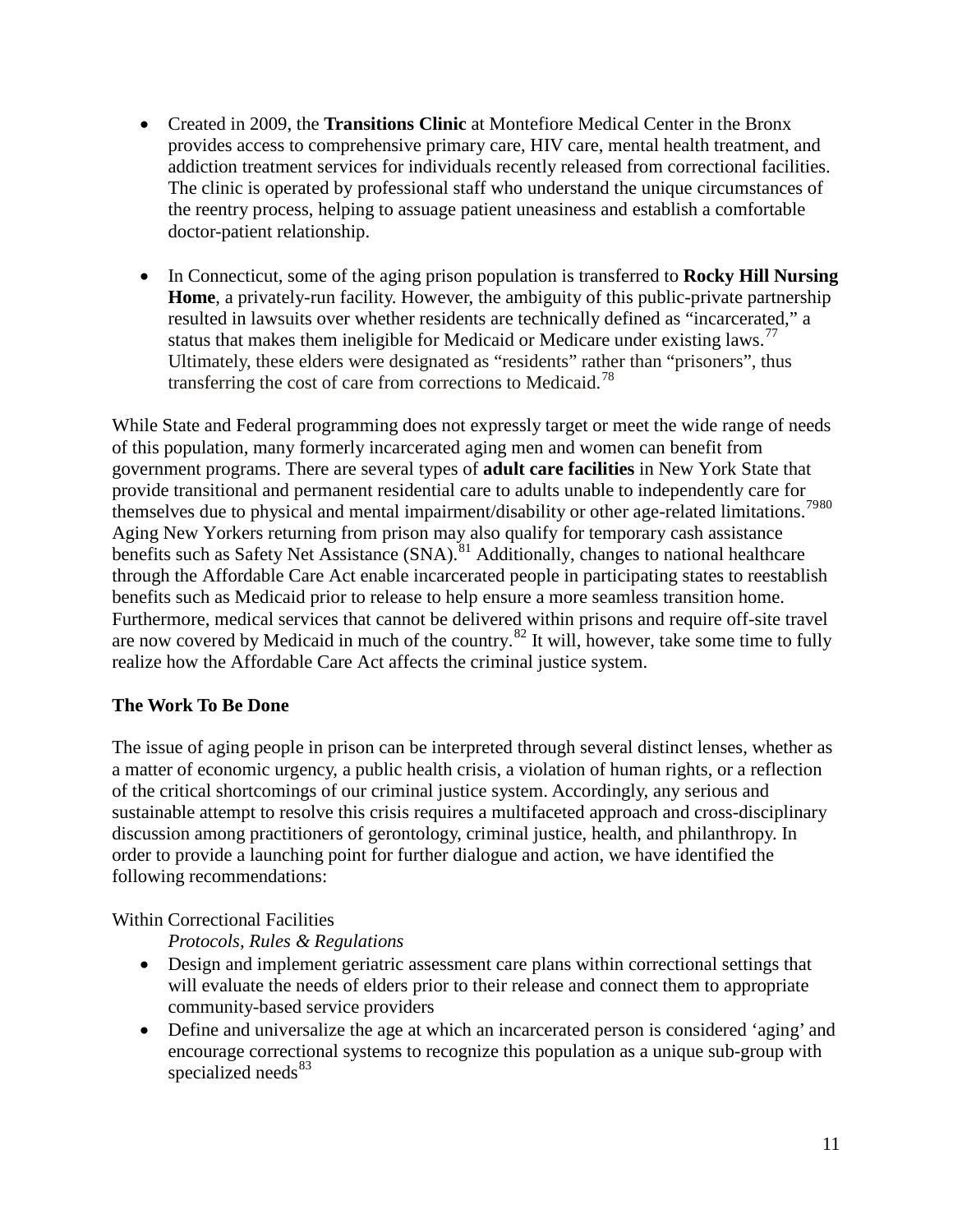- Adapt and enforce the *Standard Minimum Rules for the Treatment of Prisoners*<sup>[84](#page-18-16)</sup> to preserve the dignity and human rights of incarcerated men and women
- Improve screening protocols for aging prisoners to better understand individual health needs during incarceration
- Develop and integrate models and best practices for aging prisoner care into the National Commission on Correctional Health Care standards<sup>[85](#page-18-17)</sup>

# *Research & Modification*

- Modify structural conditions within correctional institutions through age-appropriate retrofitting<sup>86</sup> and conduct additional research into architectural modifications that may produce positive outcomes for aging individuals $87$
- Identify activities of daily living that are prison-specific in order to recognize functional impairment among the population<sup>[88](#page-18-20)</sup>
- Research the benefits of segregating versus integrating aging prisoners from the general prison population to help develop effective and appropriate correctional housing models<sup>[89](#page-18-21)</sup>
- Test and measure interventions that decrease medical costs while maintaining healthcare quality, incorporating existing gerontological models $90$

## *Staff Enhancement*

- Train correctional staff in geriatric care techniques and empower them with the knowledge to respond to the physical, mental, and gender-specific needs of the aging population $91$
- Incorporate ongoing feedback from correctional officers, medical staff, and other on-site providers<sup>[92](#page-18-24)</sup>

# *Program Development*

- Introduce support groups and geriatric counseling for stress and trauma<sup>[93](#page-18-25)</sup>
- Greatly increase the availability of programming tailored to elders
- Continue to explore the feasibility of linking with private sector to provide care and assisted living services

# *Release Mechanisms*

- Implement parole reforms such as the Safe and Fair Evaluation (SAFE) Parole Act proposed in New York to eliminate the continued reliance on the nature of the original crime as a basis for perpetual parole denial upon completion of the minimum sentence
- Improve and enforce accountability and transparency of the Parole Board
- Increase utilization of compassionate release and medical parole policies
- Implement geriatric release policies

## *Post-Release Services*

- Ensure continuity of care through specialized transitional planning and follow up for the aging population, including connection to health insurance and care coordinators<sup>[94](#page-18-26)</sup>
- Conduct further research to identify the needs and concerns of the aging reentry population and the communities to which they will return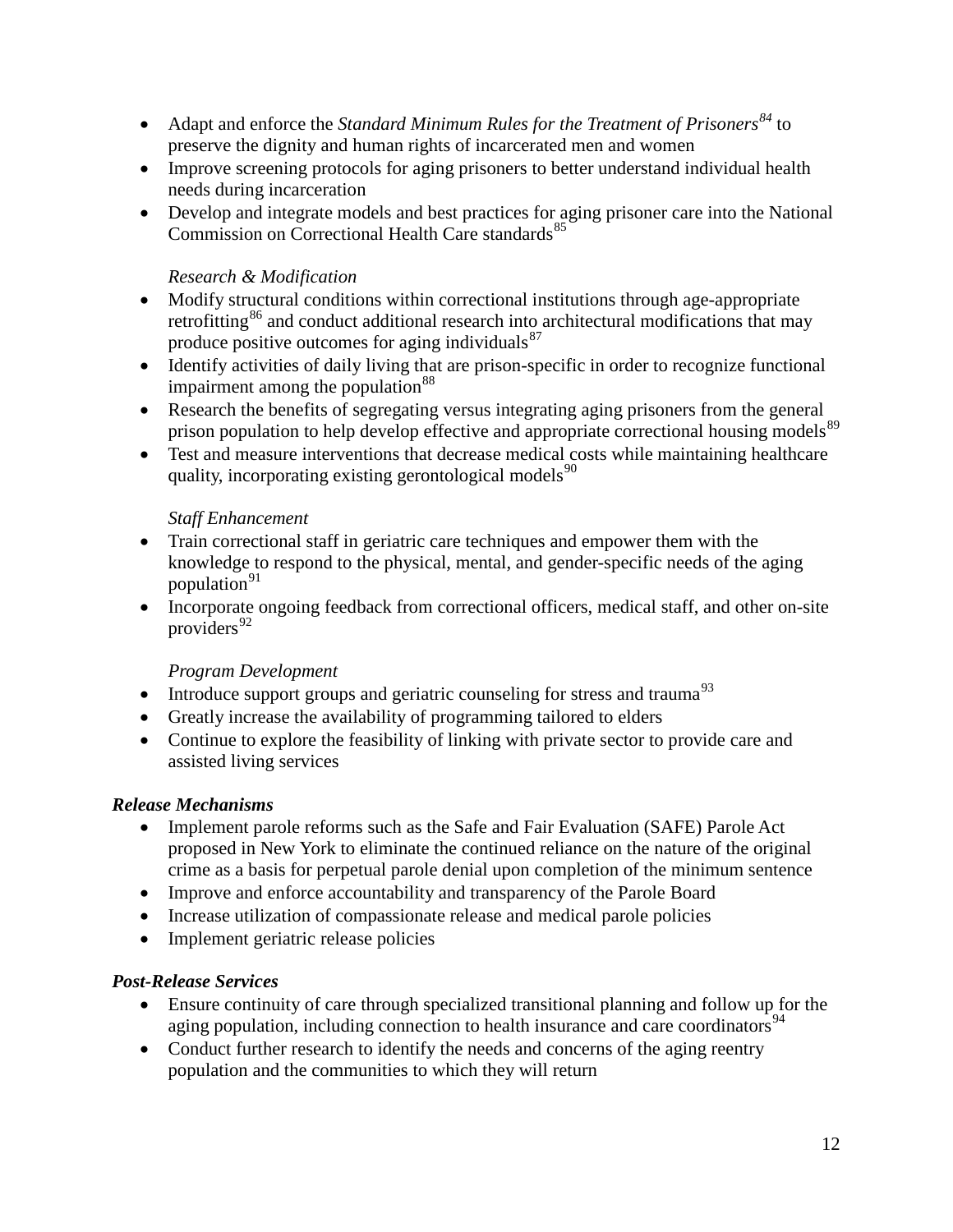• Develop infrastructure within communities to receive and care for returning individuals, including enhancing the capacity of senior centers and elder services to effectively serve formerly incarcerated elders

While no single recommendation will serve as panacea to the challenges facing the aging prison population, a shift to embrace *any* of the above recommendations will help move the needle toward a more compassionate, fair, and humane justice system. And with support from key stakeholders, many of these recommendations can be piloted or even fully implemented within a realistic timeframe. Developing a comprehensive evaluation of elders prior to their release, for example, does not require the creation of new assessment tools. Similar care plans are already used within the geriatric field and need only be *adapted* to a correctional setting. Such an approach is not without precedent: during the AIDS epidemic, corrections effectively responded to the crisis through implementation of the M11q form, which fast-tracked individuals in need of services to community providers upon their release.

## **Toward a New Paradigm of Punishment**

Decades in the making, the aging prison population is the logical conclusion of misinformed and retributive criminal justice policies that have led the United States to incarcerate more people than any country in the world. These well-entrenched policies—the result of a confluence of attitudes, ideas, and events, and grounded in the now-bankrupt "tough on crime" ideology of overly aggressive sentencing—have brought us to the precipice of an unmitigated human-made disaster. The crisis inherent to aging in America's prisons serves as a microcosm for the broader issues at stake, highlighting the urgency of repealing mandatory minimum, truth-in-sentencing, and habitual offender laws and demonstrating the need to reallocate correctional spending from prolonged and impractical incarceration towards diversion, community-based sanctions and services, and community supervision. These developments afford us an opportunity to reflect on longstanding paradigms of punishment.

The traditional criminal justice framework of the United States holds that punishment serves four distinct functions: retribution, deterrence, rehabilitation, and incapacitation. As reports from the ACLU and Human Rights Watch have made clear, the perpetual incarceration of aging men and women does not justifiably fulfill these purposes. **Retribution**—ensuring that the punishment fits the crime—is glaringly undermined by the fact that many individuals have already served more than their minimum sentences and perhaps more than the sentencing judge would have imposed were it not for stringent mandatory minimum guidelines. The use of long sentences as effective **deterrence** is undermined by research showing that long sentences do little, if anything, to deter crime.<sup>[95](#page-18-27)</sup> Furthermore, an aging prisoner suffering from dementia and chronic illness who cannot recall his or her crime has little to gain from **rehabilitative programming**. Finally, the physical and mental impairments and deteriorating health that accompany old age (accelerated by the years spent in prison) essentially function as a debilitating force, rendering further **incapacitation** via continued incarceration unnecessary and inhumane.

In grappling with the ideological underpinnings of the criminal justice system, we are forced to ask ourselves: what is the *intention* behind incarceration? If the point of the criminal justice system is public safety and the point of incarceration is retribution, deterrence, rehabilitation, and incapacitation, we gain little by keeping the elderly and infirm behind bars. There may be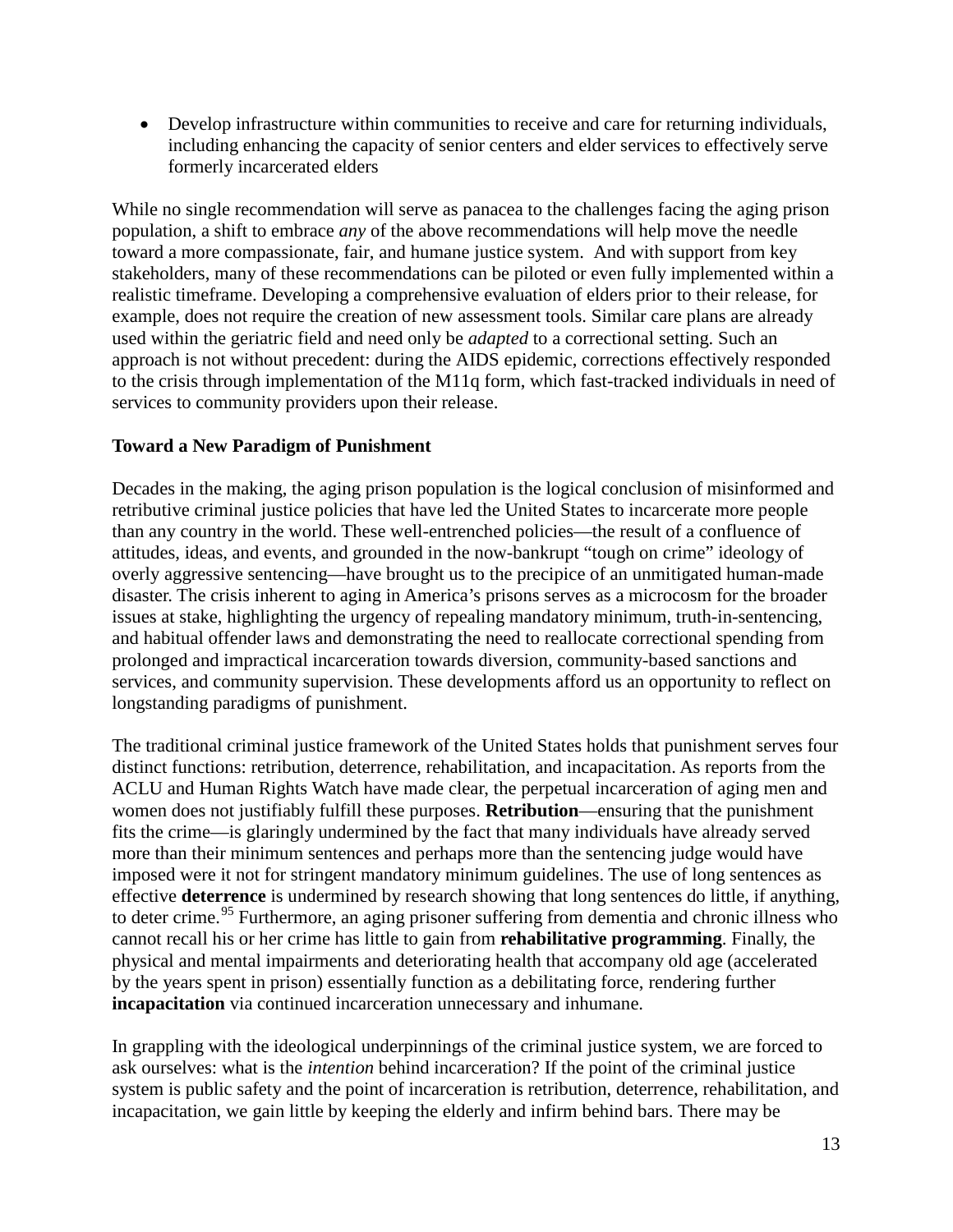situations in which there are no alternatives to incarceration that achieve the public purpose but we must look to prison as a last resort when less expensive and more effective dispositions are not deemed appropriate. By analyzing the aging prisoner dilemma through the traditional criminal justice framework, it becomes clear that keeping aging, low-risk individuals incarcerated neither satisfies any of the aforementioned purposes nor serves the public good. Instead, it results in unsustainable economic, social, ethical, and health costs and causes unnecessary human suffering.

Fortunately, changes may be on the horizon. The Obama administration and Attorney General Eric Holder appear to be quite cognizant of the shortcomings of existing criminal justice policy and have repeatedly argued for significant reform. We have begun to feel the rumblings of change: in August 2013, the Federal Bureau of Prisons considerably revised its position on compassionate release mechanisms in three distinct ways. First, BOP extended the period to seek compassionate release in anticipation of an incarcerated person's death from 12 months to 18 months. They then solidified criteria to allow for the possibility of release in the event of the death or incapacitation of a caregiver responsible for a family member (a policy already in existence but yet to be utilized). And finally—in a wholly unprecedented change—BOP now permits individuals age 65 and over with chronic or serious medical conditions who have served at least half of their sentence to apply for early release. Individuals who meet the age requirement but do not suffer from such medical conditions can also apply, provided they have served at least 10 years or 75 percent of their sentence.<sup>[96](#page-18-28)</sup> While these policy shifts could signify a truly meaningful step towards substantive reform, the mere existence of improved policies on the books does little good if they are seldom utilized, as has been the case to date. Nonetheless, if such promises of systemic reform are kept—and it is our collective duty to ensure that they will be—we may be entering an era of reform that could both stem the flow of entrants into the U.S. criminal justice system and mitigate the aging prisoner crisis.

The abundance of evidence is clear: aging people in prison experience greater hardships and worse health outcomes while incarcerated, have unique needs that place enormous strain on correctional institutions, and comprise the *most expensive* cohort to incarcerate while posing the *least danger* to public safety. Taken together, these factors have culminated in a financially unsustainable and morally precarious—if not wholly untenable—crisis that can no longer be ignored. While architectural and programmatic modifications within prisons are necessary components to meaningful change, merely making living conditions more amenable to the needs of the infirm and frail does not address the full range of problems affecting those aging in prison. At the same time, releasing people en masse without a comprehensive plan for their reentry will simply create a new humanitarian crisis and will not resolve the underlying issues within the prison system.

The interconnected complexity of the aging prisoner crisis demands a strategic response that is versatile and multifaceted, and that seeks to address the issue at multiple points of intervention with involvement from all stakeholders. The fields of gerontology, philanthropy, health, and corrections are uniquely positioned and qualified collectively to inform and implement both short- and long-term solutions to this issue. Armed with critical interdisciplinary knowledge and backed by investment from the philanthropic community, such a collaborative partnership possesses unparalleled opportunity to make lasting contributions to the policies and best practices affecting the aging prison population.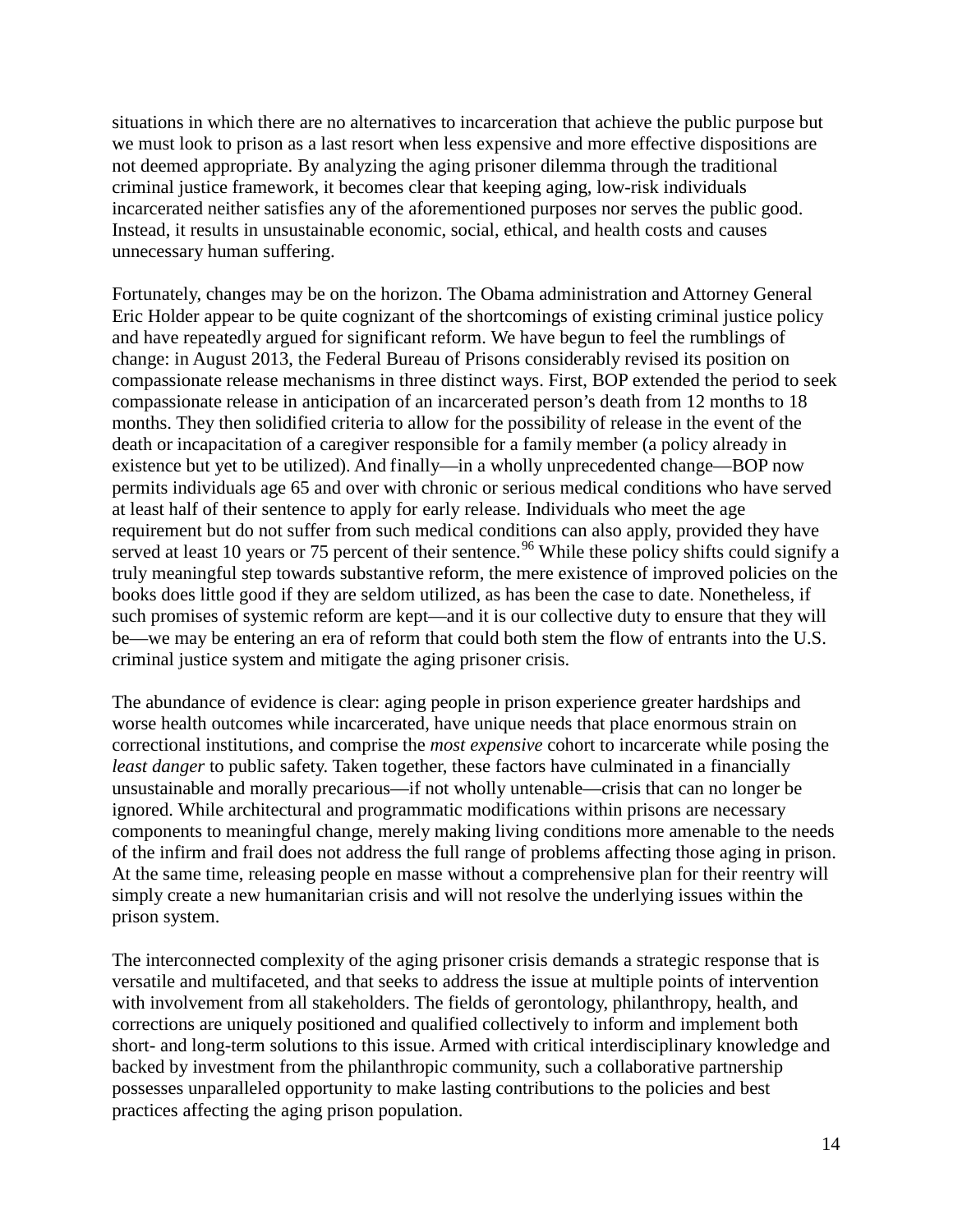This joint stakeholder alliance is particularly well-suited to enrich the reentry process, first by identifying those factors that formerly incarcerated elders need to thrive upon their release to the community and subsequently creating resources and pathways for success. Such an approach would not only yield tremendous cost savings, improved public health outcomes, and economic growth, but would also embody a commitment to human rights—including the freedom for our elders to live the remainder of their lives within their communities and to die with grace in the presence of friends and family.

Ultimately, any systemic and sustained change around this issue is contingent upon our collective willingness to deal with the looming challenge of a graying prison population in rational, direct, and effective ways that reduce costs and improves lives while recognizing the inherent dignity and worth of all people.

#### *About the Osborne Association*

*The Osborne Association offers opportunities for individuals who have been in conflict with the law to transform their lives through innovative, effective, and replicable programs that serve the community by reducing crime and its human and economic costs. We offer opportunities for reform and rehabilitation through public education, advocacy, and alternatives to incarceration that respect the dignity of people and honor their capacity to change. Osborne serves more than 8,000 currently and formerly incarcerated individuals and their families across several sites throughout the state, including the Bronx, Brooklyn, Poughkeepsie, Rikers Island, and in 20 state correctional facilities. [www.osborneny.org](http://www.osborneny.org/) | [info@osborneny.org](mailto:info@osborneny.org)*

ENDNOTES

<span id="page-15-0"></span> $\overline{a}$ 

<sup>&</sup>lt;sup>1</sup> Chettiar, I., Bunting, W. & Schotter, G. (2012). At America's Expense: The Mass Incarceration of the Elderly. *American Civil Liberties Union.* Available at: [http://www.aclu.org/criminal-law-reform/americas-expense-mass](http://www.aclu.org/criminal-law-reform/americas-expense-mass-incarceration-elderly)[incarceration-elderly.](http://www.aclu.org/criminal-law-reform/americas-expense-mass-incarceration-elderly) 

<span id="page-15-1"></span><sup>&</sup>lt;sup>2</sup> Human Rights Watch. (2012). *Old Behind Bars: The Aging Prison Population in the United States*. Available at: http://www.hrw.org/sites/default/files/reports/usprisons0112webwcover 0.0.pdf

<span id="page-15-2"></span><sup>&</sup>lt;sup>3</sup> American Correctional Association. (2010). *Adult inmate population by gender and age on September 30, 2009.* 2010 Directory of Juvenile and Adult Correctional Departments, Institutions, Agencies and Paroling Authorities. Laurel, MD: American Correctional Association.

<span id="page-15-3"></span><sup>4</sup> American Correctional Association. (1995). *Prisoner Population Over Age 55 by Jurisdiction, as of June 30, 1990, 1992, and 1994*. 1995 Directory of Juvenile and Adult Correctional Departments, Institutions, Agencies and Paroling Authorities. Laurel, MD: American Correctional Association.<br><sup>5</sup> Maschi, T (2012). *Aging in the Criminal Justice System Webinar: Part I*. National Organization of Forensic Social

<span id="page-15-4"></span>Work. Retrieved from [http://nofsw.org/wp-content/uploads/2012/09/PDF-FOR-WEB-NOFSW-Aging-CJ-](http://nofsw.org/wp-content/uploads/2012/09/PDF-FOR-WEB-NOFSW-Aging-CJ-WEBINAR-PART-1-9-24-12-FINAL-5.pdf)[WEBINAR-PART-1-9-24-12-FINAL-5.pdf](http://nofsw.org/wp-content/uploads/2012/09/PDF-FOR-WEB-NOFSW-Aging-CJ-WEBINAR-PART-1-9-24-12-FINAL-5.pdf)<br><sup>6</sup> Chettiar et al., 2012.

<span id="page-15-6"></span><span id="page-15-5"></span><sup>7</sup> Chettiar et al., 2012.

<span id="page-15-7"></span><sup>8</sup> Schaenman, P. et al. (2013). Opportunities for Cost Savings in Corrections Without Sacrificing Service Quality: Inmate Health Care. *The Urban Institute.* Available at: [http://www.urban.org/UploadedPDF/412754-Inmate-Health-](http://www.urban.org/UploadedPDF/412754-Inmate-Health-Care.pdf)

<span id="page-15-8"></span>[Care.pdf 9](http://www.urban.org/UploadedPDF/412754-Inmate-Health-Care.pdf) Linder, J and Meyers, F. (2009). Palliative and End-of-Life Care in Correctional Settings. *Journal of Social Work in* 

<span id="page-15-9"></span><sup>&</sup>lt;sup>10</sup> Adav R. (2003). *Aging Prisoners: Crisis in American Corrections*. Westport, CT: Praeger Publishers.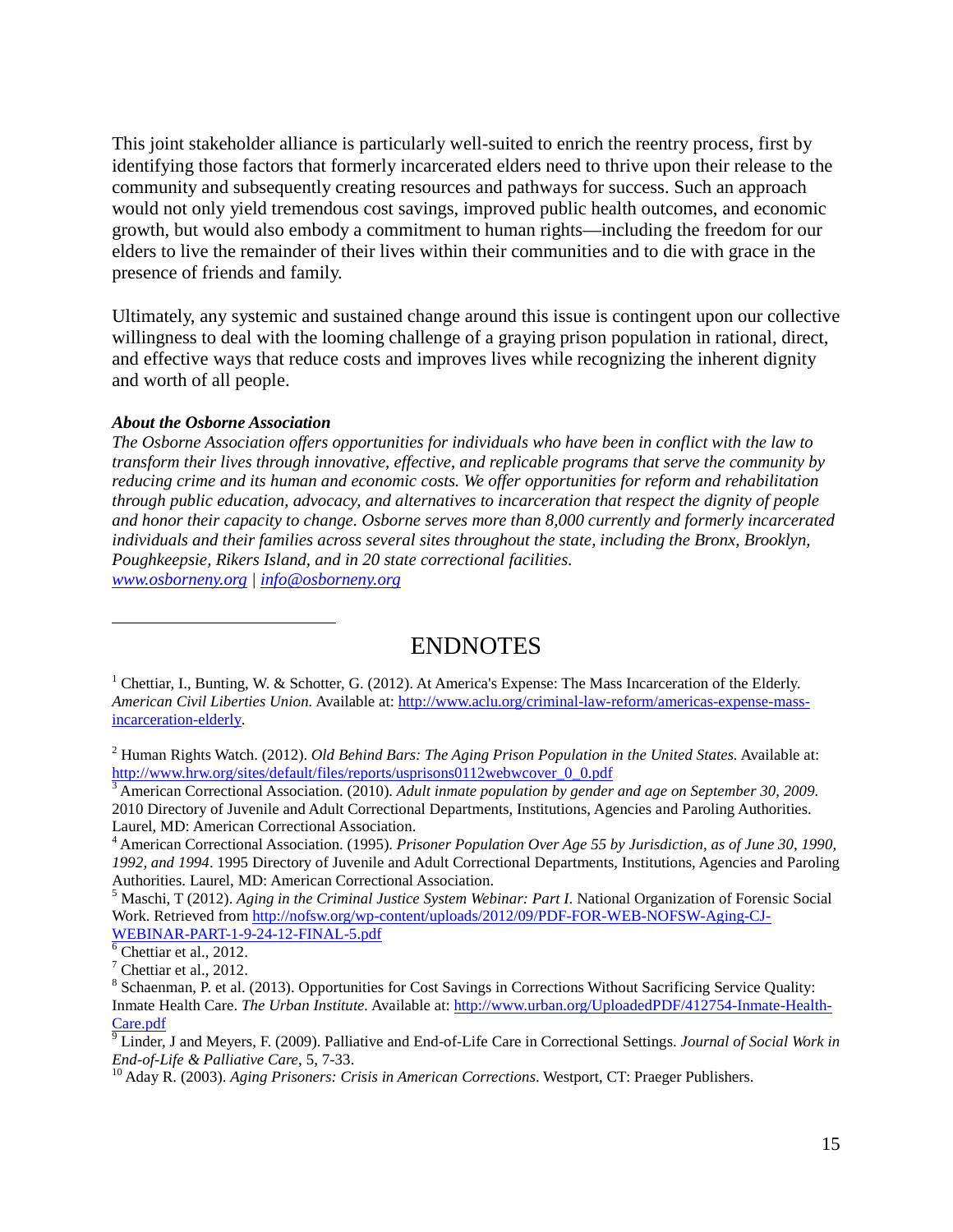<span id="page-16-3"></span>

<span id="page-16-7"></span><sup>18</sup> Caverly S. (2006). Older mentally ill inmates: A descriptive study. *Journal of Correctional Health Care,* 12, 262– 268.

<span id="page-16-8"></span><sup>19</sup> Williams, B., Baillargeon, J., Lindquist, K. et al. (2009). Medication prescribing practices for older prisoners in the Texas prison system. *American Journal of Public Health*, 100, 756–761.

<span id="page-16-9"></span><sup>20</sup> Koenig, H.G., Johnson, S., Bellard, J., Denker, M., & Fenlon, R. (1995). Depression and anxiety disorder among older male inmates at a federal correctional facility. *Psychiatr Services*, 46, 399–401.

<span id="page-16-10"></span><sup>21</sup> Krause, N. (2004). Lifetime trauma, emotional support, and life satisfaction among older adults. The Gerontologist, 44, 615–623.

<span id="page-16-11"></span><sup>22</sup> Loeb, S.J., Abudagga, A. (2006). Health-related research on older inmates: An integrative review. *Research in Nursing & Health*, 29, 556–565.

<span id="page-16-12"></span><sup>23</sup> Freudenberg, N. (2001). Jails, prisons, and the health of urban populations: A review of the impact of the correctional system on community health. *Journal of Urban Health*, 78, 214–235.<br><sup>24</sup> James, D. & Glaze, L. (2006). *Mental health problems of prison and jail inmates* (NCJ Publication No. 213600).

<span id="page-16-13"></span>Rockville, MD: U.S. Department of Justice.<br><sup>25</sup> Williams, B., Baillargeon, J., Lindquist, K. et al., 2009.

<span id="page-16-14"></span>

<span id="page-16-15"></span><sup>26</sup> Haney, C. (2001). *The psychological impact of incarceration: implications for post-prison adjustment*. Prepared for the "From Prison to Home" Conference (January 30-31, 2002). Accessible at:

<span id="page-16-16"></span>http://www.urban.org/UploadedPDF/410624\_PyschologicalImpact.pdf.<br><sup>27</sup> Dawes, J., 2009.<br><sup>28</sup> Wilson, J., & Barboza, S. (2010). The looming challenge of dementia in prisons. *Correct Care*, 24(2), 10–13.

<span id="page-16-18"></span><span id="page-16-17"></span>Accessible at [http://www.ncchc.org/filebin/images/Website\\_PDFs/24-2.pdf.](http://www.ncchc.org/filebin/images/Website_PDFs/24-2.pdf) <sup>29</sup> Fazel, S., McMillan, J., & O'Donnell, I. (2002). Dementia in prison: Ethical and legal implications. *Journal of Medical Ethics*, 28,156–159.

<span id="page-16-20"></span><span id="page-16-19"></span><sup>30</sup> See *Brown v. Plata*, United States Supreme Court, 131 S. Ct 1910 (2011).<br><sup>31</sup> Williams, B. and Abraldes, R. (2007). Growing Older: Challenges of Prison and Reentry for the Aging Population.<br>In Greifinger, R. (Ed.),

<span id="page-16-21"></span><sup>32</sup> Pew Charitable Trusts. (2010). *Collateral costs: Incarceration's effect on economic mobility*. Washington, DC: The Pew Charitable Trusts.

<span id="page-16-22"></span><sup>33</sup> See footnote 219 in Human Rights Watch, 2012. Refer also to Kuziemko, I. (2007.) "Going Off Parole: How the Elimination of Discretionary Prison Release Affects the Social Cost of Crime." National Bureau of Economic Research Working Paper Series. Available at http://www.nber.org/papers/w13380.pdf.

<span id="page-16-23"></span><sup>34</sup> Snyder, C., van Wormer, K., Chada, J., & Jaggers, J. (2009). Older adult inmates: The challenges for social work. *Social Work*, 54, 117–124. <sup>35</sup> Pew Center on the States. (2011). *State of Recidivism: The Revolving Door of America's Prisons*. Washington,

<span id="page-16-24"></span>DC: The Pew Charitable Trusts.<br><sup>36</sup> Chettiar et al., 2012.

<span id="page-16-27"></span><span id="page-16-26"></span><span id="page-16-25"></span><sup>37</sup> Ibid. **38** Thivierge-Rikard, V., & Thompson, M. S. (2007). The association between aging inmate housing management models and non-geriatric health services in state correctional institutions. *Journal of Aging and Social Policy*, 19, 39–56.

<span id="page-16-28"></span><sup>39</sup> AAA8 Partners with Hocking Correctional Facility to Offer Disease Management Programs. (2012, February 7). *Area Agency on Aging 8*. Retrieved July 9, 2013 from [http://www.areaagency8.org/about/news/aaa8-partners-with](http://www.areaagency8.org/about/news/aaa8-partners-with-hocking-correctional-facility-to-offer-disease-management-programs)[hocking-correctional-facility-to-offer-disease-management-programs.](http://www.areaagency8.org/about/news/aaa8-partners-with-hocking-correctional-facility-to-offer-disease-management-programs)

<span id="page-16-0"></span><sup>&</sup>lt;sup>11</sup> Binswanger, I., Krueger, P. & Steiner, J. (2009). Prevalence of chronic medical conditions among jail and prison inmates in the USA compared with the general population. *Journal of Epidemiology and Community Health*, 63, 912-919.<br>
<sup>12</sup> Brown, Michelle. (2012). Empathy and Punishment. *Punishment* & *Society*, 14(4), 383-401.<br>
<sup>13</sup> Dawes, J. (2009). Ageing prisoners: Issues for social work. *Australian Social Work*, 62, 258 – 271.<br>
<sup>14</sup> Ch

<span id="page-16-1"></span>

<span id="page-16-2"></span>

<span id="page-16-4"></span>

<span id="page-16-5"></span>Terminally Ill Inmates. *U.S. Department of Justice National Institute of Corrections*. Accessible at

<span id="page-16-6"></span> $\frac{17}{17}$  $\frac{17}{17}$  $\frac{17}{17}$  Reimer, G. (2008). The graying of the U.S. prisoner population. *Journal of Correctional Health Care*, 14, 202– 208.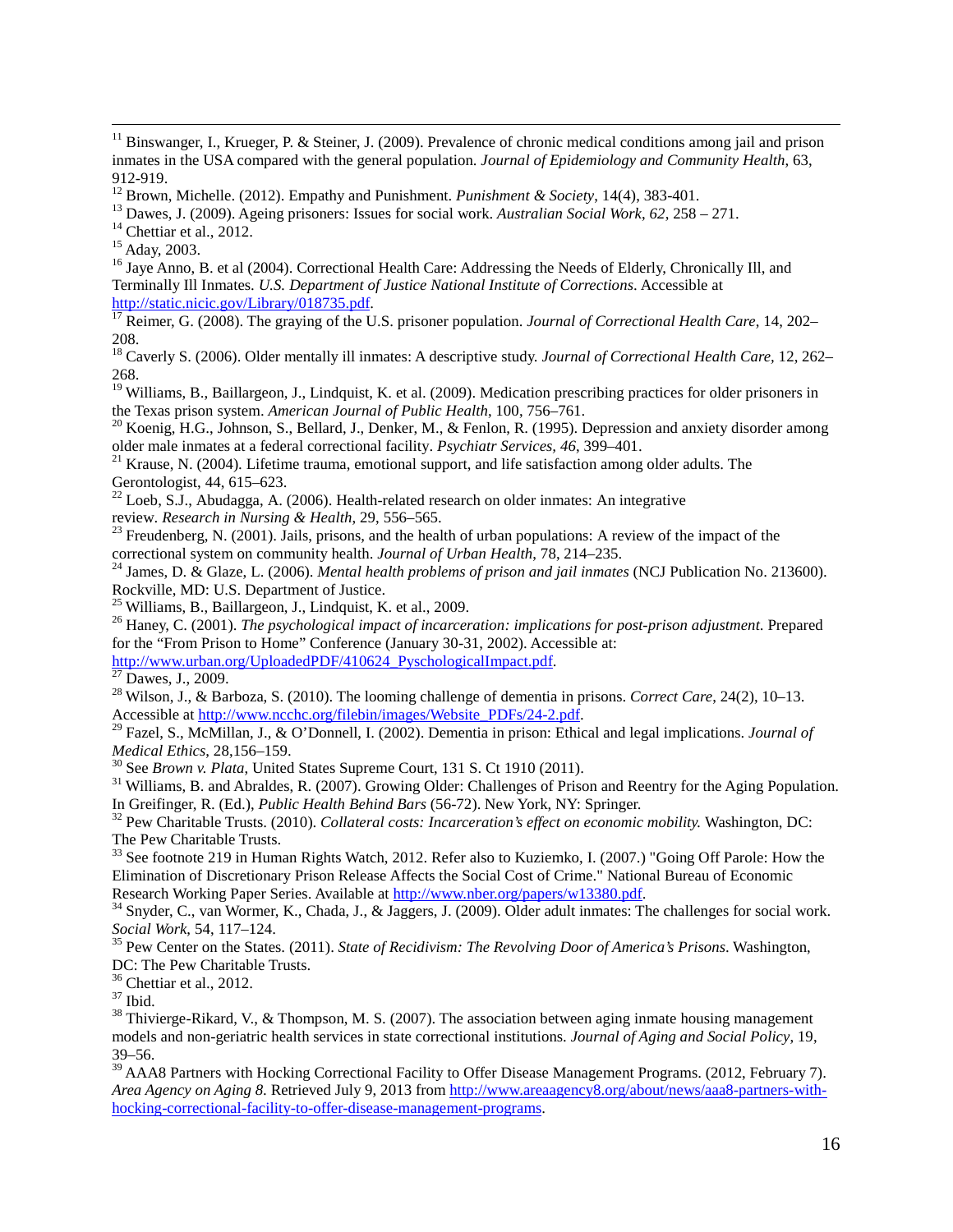<span id="page-17-0"></span><sup>40</sup> Harrison, M. (2006). True Grit: An Innovative Program For Elderly Inmates. Corrections Today, 68(7), 46-49.<br><sup>41</sup> Harrison, M. and Benedetti, J. (2009). Comprehensive Geriatric Programs in a Time of Shrinking Resource

<span id="page-17-1"></span>

True Grit" Revisited. *Corrections Today*, 71(5), 44-47.<br><sup>42</sup> Harrison, 2006.<br><sup>43</sup> McCarthy, K. (2013). State Initiatives to Address Aging Prisoners. *Connecticut General Assembly Office of*<br>*Legislative Research*, 2013-R-

<span id="page-17-4"></span><sup>44</sup> Belluck, P. (2012, February 25). Life, With Dementia. *New York Times*. Retrieved July 9, 2013 at http://www.nytimes.com/2012/02/26/health/dealing-with-dementia-among-aging-criminals.html.

<span id="page-17-5"></span><sup>[45](http://www.nytimes.com/2012/02/26/health/dealing-with-dementia-among-aging-criminals.html)</sup> Chang, C. (2012, May 15). Angola inmates are taught life skills, then spend their lives behind bars. *The Times-Picayune.* Retrieved July 30, 2013 from

<span id="page-17-8"></span><span id="page-17-7"></span>

<span id="page-17-6"></span>[http://www.nola.com/crime/index.ssf/2012/05/angola\\_inmates\\_are\\_taught\\_life.html.](http://www.nola.com/crime/index.ssf/2012/05/angola_inmates_are_taught_life.html)<br><sup>[46](http://www.nola.com/crime/index.ssf/2012/05/angola_inmates_are_taught_life.html)</sup> McCarthy, 2013.<br><sup>47</sup> Ibid.<br><sup>48</sup> Release of Aging People in Prison. (n.d.) Threat to Public Safety or Abuse of Human Rights? Nation Insid

<span id="page-17-10"></span><span id="page-17-9"></span><sup>49</sup> Belluck, 2012.<br><sup>50</sup> Chiu, T. (2010). It's About Time: Aging Prisoners, Increasing Costs, and Geriatric Release. *Vera Institute of Justice*. Available at http://www.vera.org/sites/default/files/resources/downloads/Its-about-time-aging-prisoners-<br>increasing-costs-and-geriatric-release.pdf.

<span id="page-17-12"></span><span id="page-17-11"></span><sup>[51](http://www.vera.org/sites/default/files/resources/downloads/Its-about-time-aging-prisoners-increasing-costs-and-geriatric-release.pdf)</sup> Chettiar et al., 2012.<br><sup>52</sup> Maschi, T., Viola, D. & Sun, F. (2012). The High Cost of the International Aging Prisoner Crisis: Well-Being as the Common Denominator for Action. *The Gerontologist*, Oct 4 2012, 1-12.

<span id="page-17-13"></span><sup>53</sup> Quail, E. (2013, August 6). Prisons Get Grayer, But Efforts to Release the Dying Lag. *City Limits*. Retrieved November 16, 2013 at http://www.citylimits.org/news/articles/4871/prisons-get-grayer-but-efforts-to-release-the-<br>dying-lag.

<span id="page-17-14"></span><sup>54</sup> Schwartz, J. (2014, October 4). Herman Wallace, Freed After 41 Years in Solitary, Dies at 71. *New York Times*. Retrieved November 16, 2013 at http://www.nytimes.com/2013/10/05/us/herman-wallace-held-41-years-in-solitary-<br>dies-at-71.html.

<span id="page-17-15"></span><sup>[55](http://www.nytimes.com/2013/10/05/us/herman-wallace-held-41-years-in-solitary-dies-at-71.html)</sup> Release of Aging People in Prison. (n.d.) Who We Are. *Nation Inside*. Retrieved from [http://nationinside.org/campaign/release-of-aging-people-in-prison/facts/.](http://nationinside.org/campaign/release-of-aging-people-in-prison/facts/)<br>
<sup>[56](http://nationinside.org/campaign/release-of-aging-people-in-prison/facts/)</sup> Tulane University Law School. (n.d.) In the Public Interest: Pro Bono Programs. Retrieved from

<span id="page-17-16"></span>http://www.law.tulane.edu/PublicInterest/index.aspx?id=12416.

<span id="page-17-17"></span><sup>57</sup> Citizens Alliance on Prisons and Public Spending (2014, February). *Michigan Department of Corrections Professionals Comment on Lifer Paroles.* Retrieved from [http://www.capps-mi.org/wp-content/uploads/2014/02/rev-](http://www.capps-mi.org/wp-content/uploads/2014/02/rev-Michigan-Department-of-Corrections-Professionals-Comment-on-Lifer-Paroles.pdf)Michigan-Department-of-Corrections-Professionals-Comment-on-Lifer-Paroles.pdf<br><sup>58</sup> Williams, B., McGuire, J., Lindsay, R. et al. (2010). Coming home: Health status and homelessness risk of older

<span id="page-17-18"></span>pre-release prisoners. *Journal of General Internal Medicine*, 25, 1038–1044.

<span id="page-17-19"></span> $59$  Freudenberg, N. (2001) Jails, prisons, and the health of urban populations: A review of the impact of the correctional system on community health. *Journal of Urban Health*, 78, 214–235.

<span id="page-17-20"></span><sup>60</sup> Binswanger, I., Stern, M., Deyo, R. et al. (2007) Release from prison—a high risk of death for former inmates.<br>New England Journal of Medicine, 356, 157–165.

<span id="page-17-21"></span><sup>61</sup> Williams, B., McGuire, J., Lindsay, R. et al., 2010.<br><sup>62</sup> Crawley, E. & Sparks, R. (2006). Is there life after imprisonment? How elderly men talk about imprisonment and

<span id="page-17-23"></span><span id="page-17-22"></span>release. *Criminology and Criminal Justice*, 6(1), 63-82.<br><sup>63</sup> Stojkovic, S. (2007). Elderly prisoners: A growing and forgotten group within correctional systems vulnerable to elder abuse. *Journal of Elder Abuse and Negle* 

<span id="page-17-24"></span><sup>64</sup> Mesurier, N. (2011). *Supporting older people in prison: Ideas for practice*. United Kingdom: Age UK. Retrieved from http://www.ageuk.org.uk/Documents/EN-GB/For-professionals/Government-and-<br>society/Older%20Prisoners%20Guide\_pro.pdf?dtrk=true

<span id="page-17-25"></span><sup>65</sup> Wakeman, S.E., McKinney, M.E., & Rich, J.D. (2009). Filling the gap: The importance of Medicaid continuity for former inmates. *Journal of General Internal Medicine*, 24(7), 860-862.

<span id="page-17-26"></span><sup>66</sup> Mallik-Kane, K. &Visher, C. (2008). Health and Prisoner Reentry: How Physical, Mental, and Substance Abuse Conditions Shape the Process of Reintegration. Washington: Urban Institute.  $\frac{67}{12}$  Alarid, L.F. (2013). Community-Based Corrections (10<sup>th</sup> ed.). Belmont, CA: Cengage Learning. 251.

<span id="page-17-27"></span>

<span id="page-17-3"></span><span id="page-17-2"></span>